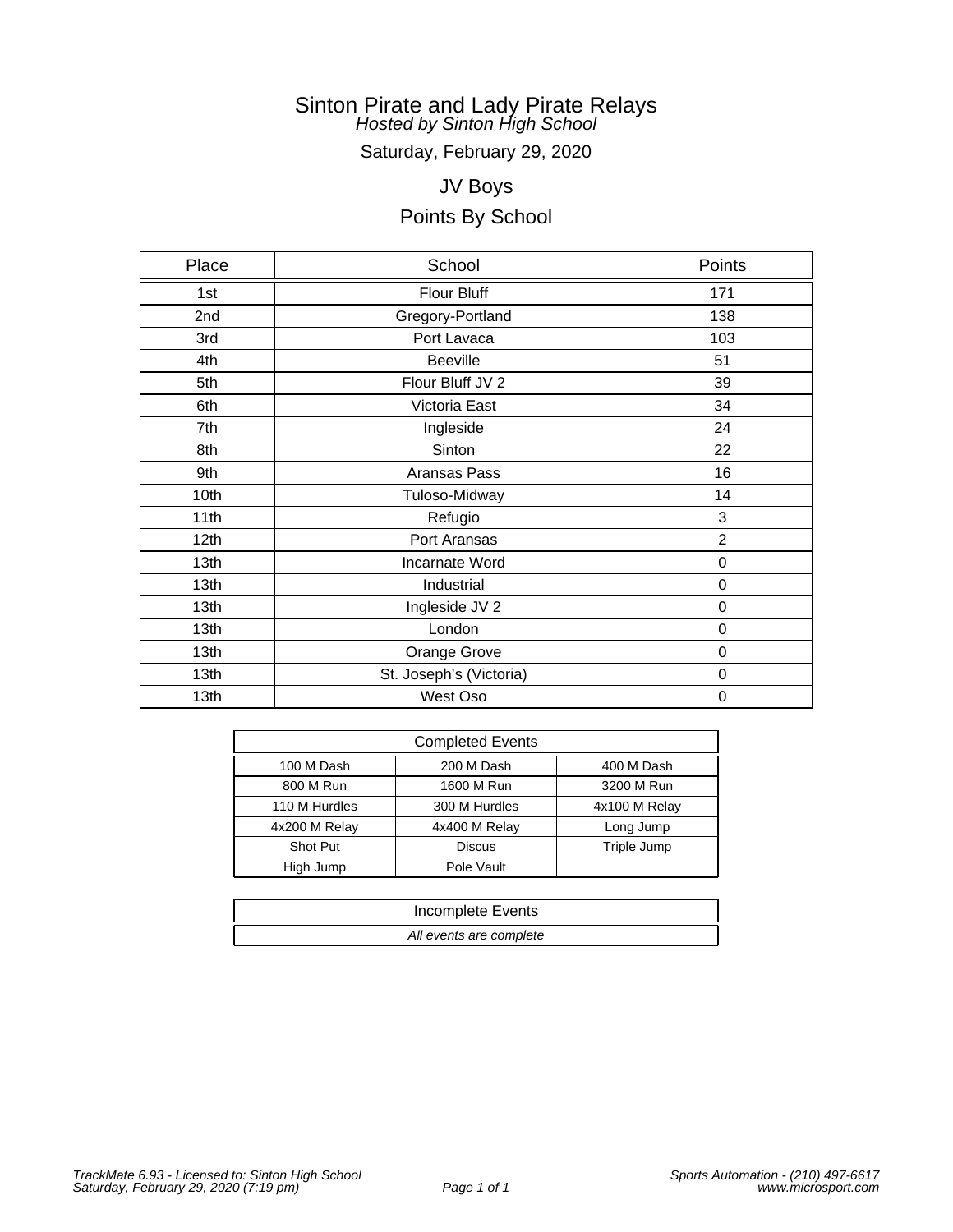# Saturday, February 29, 2020

### Meet Results By Division - Short Form JV Boys

100 M Dash

| Place           | Contestant            | School             | Time  |
|-----------------|-----------------------|--------------------|-------|
| 1st             | <b>Tony Hensley</b>   | Port Lavaca        | 11.16 |
| 2 <sub>nd</sub> | Green, S              | <b>Flour Bluff</b> | 11.29 |
| 3rd             | Reyes, G              | <b>Flour Bluff</b> | 11.52 |
| 4th             | Tyler, C              | <b>Flour Bluff</b> | 11.90 |
| 5th             | <b>Johnny Barrios</b> | Port Lavaca        | 11.93 |
| 6th             | Aalijia Mejia         | Victoria East      | 11.98 |

### 1600 M Run

| Place           | Contestant            | School             | Time    |
|-----------------|-----------------------|--------------------|---------|
| 1st             | Michael Quintanilla   | Gregory-Portl      | 5:15.36 |
| 2 <sub>nd</sub> | GONZALEZ, ANG         | Tuloso-Midway      | 5:18.83 |
| 3rd             | Barreda, A            | <b>Flour Bluff</b> | 5:22.34 |
| 4th             | <b>Dylan Gonzales</b> | Port Lavaca        | 5:24.16 |
| 5th             | Dragan Campbell       | Gregory-Portl      | 5:27.23 |
| 6th             | Darian Munoz          | <b>Beeville</b>    | 5:28.56 |

### 200 M Dash

| Place | Contestant            | School             | Time  |
|-------|-----------------------|--------------------|-------|
| 1st   | Green, S              | <b>Flour Bluff</b> | 23.69 |
| 2nd   | Anthany Aleman        | Gregory-Portl      | 23.95 |
| 3rd   | <b>Brycen Gardner</b> | Victoria East      | 24.08 |
| 4th   | Johnson, T            | Flour Bluff JV 2   | 24.18 |
| 4th   | Villarreal, Leo       | Ingleside          | 24.18 |
| 6th   | Jarod Jasso           | Refugio            | 24.37 |

### 400 M Dash

| Place           | Contestant      | School             | Time  |
|-----------------|-----------------|--------------------|-------|
| 1st             | Zac Diaz        | Gregory-Portl      | 55.99 |
| 2 <sub>nd</sub> | Barreda, A      | <b>Flour Bluff</b> | 58.16 |
| 3rd             | Oscar Rodriguez | <b>Beeville</b>    | 59.12 |
| 4th             | Gisewhite, C    | <b>Flour Bluff</b> | 59.37 |
| 5th             | Alfredo Vazquez | Victoria East      | 59.41 |
| 6th             | Erik Lozano     | Port Lavaca        | 59.79 |

### 800 M Run

| Place | Contestant              | School             | Time    |
|-------|-------------------------|--------------------|---------|
| 1st   | Zac Diaz                | Gregory-Portl      | 2:17.65 |
| 2nd   | <b>Dylan Gonzales</b>   | Port Lavaca        | 2:19.35 |
| 3rd   | Barreda, A              | <b>Flour Bluff</b> | 2:21.36 |
| 4th   | Josiah Martinez         | Sinton             | 2:21.93 |
| 5th   | James Cahill            | Gregory-Portl      | 2:23.99 |
| 6th   | <b>Isaiah Cervantes</b> | Sinton             | 2:25.92 |

### 3200 M Run

| Place           | Contestant            | School        | Time     |
|-----------------|-----------------------|---------------|----------|
| 1st             | Michael Quintanilla   | Gregory-Portl | 11:24.17 |
| 2 <sub>nd</sub> | Dragan Campbell       | Gregory-Portl | 11:27.85 |
| 3rd             | GONZALEZ, ANG         | Tuloso-Midway | 11:30.01 |
| 4th             | Simons, B             | Flour Bluff   | 11:31.96 |
| 5th             | McGrady, Thomas       | Port Aransas  | 11:34.34 |
| 6th             | <b>Dylan Gonzales</b> | Port Lavaca   | 11:37.63 |

### 110 M Hurdles

| Place           | Contestant      | School             | Time  |
|-----------------|-----------------|--------------------|-------|
| 1st             | Alcorn          | <b>Flour Bluff</b> | 17.59 |
| 2 <sub>nd</sub> | White, R        | <b>Flour Bluff</b> | 17.72 |
| 3rd             | Colin Gomez     | <b>Beeville</b>    | 18.58 |
| 4th             | Wendt, D        | Flour Bluff JV 2   | 19.26 |
| 5th             | Cameron Bonneau | Gregory-Portl      | 19.98 |
| 6th             | Jose Ladezma    | Port Lavaca        | 20.33 |

| Place           | Contestant      | School             | Time  |
|-----------------|-----------------|--------------------|-------|
| 1st             | Martinez, J     | <b>Flour Bluff</b> | 45.60 |
| 2 <sub>nd</sub> | Fly, B          | Flour Bluff JV 2   | 45.92 |
| 3rd             | White, R        | Flour Bluff JV 2   | 46.66 |
| 4th             | Cameron Bonneau | Gregory-Portl      | 47.69 |
| 5th             | Colin Gomez     | <b>Beeville</b>    | 48.26 |
| 6th             | Alcorn          | <b>Flour Bluff</b> | 48.57 |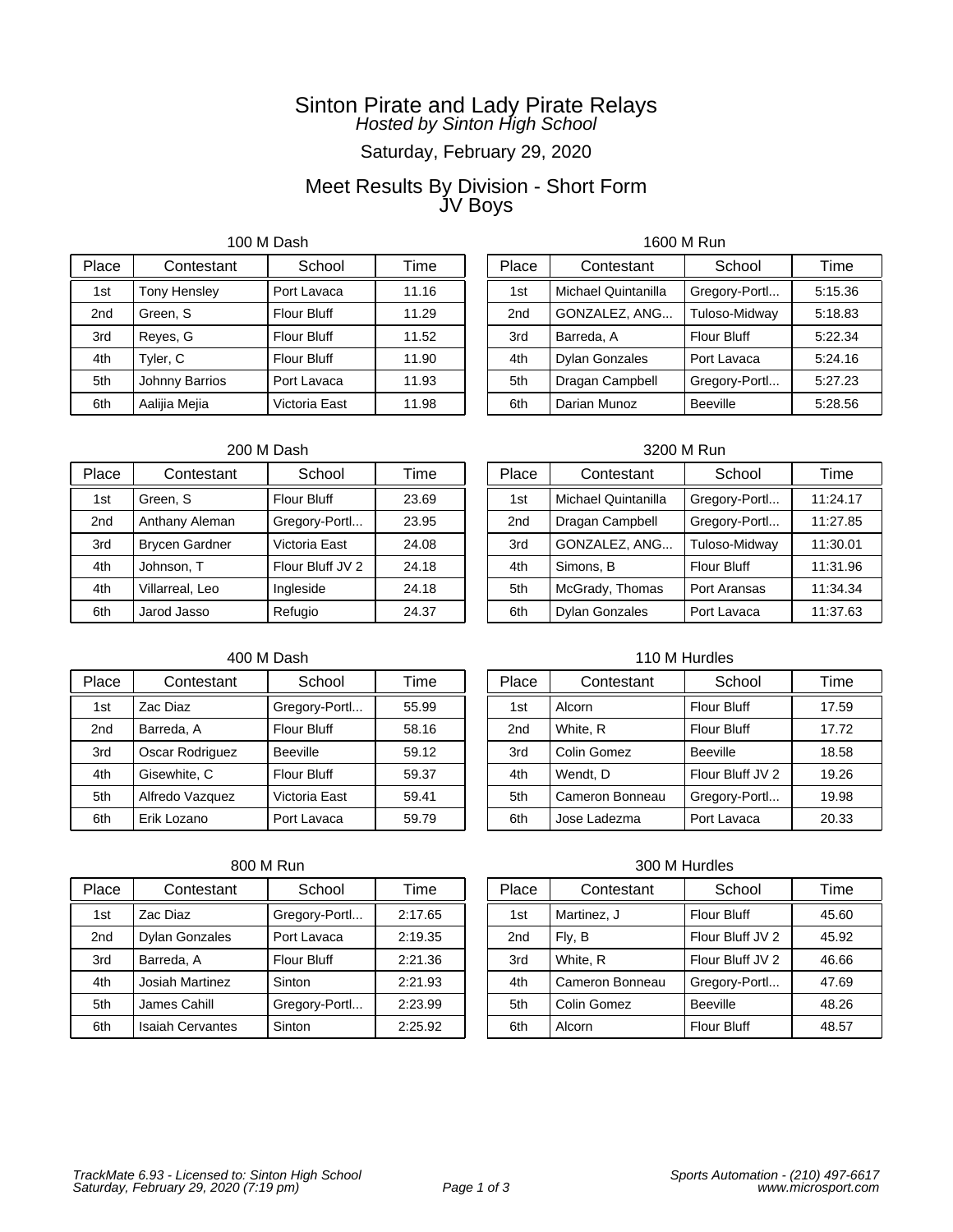# Saturday, February 29, 2020

# Meet Results By Division - Short Form JV Boys (Continued...)

### 4x100 M Relay

| Place           | Contestants                                                                                                               | School             | Time  |
|-----------------|---------------------------------------------------------------------------------------------------------------------------|--------------------|-------|
| 1st             | Guajardo, J<br>Green, S<br>Tyler, C<br>Reyes, G                                                                           | <b>Flour Bluff</b> | 45.69 |
| 2 <sub>nd</sub> | <b>Tony Hensley</b><br>Johnny Barrios<br>Isaiah Aguero<br>Colin Carabajal<br>ALT: Kristopher Salinas<br>ALT: Esteban Cruz | Port Lavaca        | 45.96 |
| 3rd             | Hernandez, C<br>Johnson, T<br>Tovar, A<br>Martinez, J                                                                     | Flour Bluff JV 2   | 46.49 |
| 4th             | Jeremiah Puentes-C<br>Anthany Aleman<br>Josh Delgado<br>Nick Hartley<br>ALT: Zach Guzman                                  | Gregory-Portl      | 46.68 |
| 5th             | Truth Walker<br>Dylan Briones<br>Leroy Gonzales<br>Epimenio Campos<br>ALT: Robert DeLeon                                  | <b>Beeville</b>    | 47.29 |
| 6th             | Chris Rios<br>Romeo Rodriguez<br>Jordan Veliz<br>Logan Dewald                                                             | Sinton             | 47.32 |

# 4x400 M Relay

| Place | Contestants                                                                                                           | School             | Time    |
|-------|-----------------------------------------------------------------------------------------------------------------------|--------------------|---------|
| 1st   | Oscar Rodriguez<br>Epimenio Campos<br>Dylan Briones<br>Gavin Corpus                                                   | <b>Beeville</b>    | 3:52.76 |
| 2nd   | Jennings, B<br>Hernandez, C<br>Gisewhite, C<br>Martinez, J                                                            | <b>Flour Bluff</b> | 3:57.38 |
| 3rd   | Carlos Brown-Baez<br>Erik Lozano<br>Elijah Rodriguez<br>Colin Carabajal<br>ALT: Kristopher Salinas<br>ALT: Tyler Cobb | Port Lavaca        | 3:59.49 |
| 4th   | Jeremy Gutierrez<br>Zach Guzman<br>Tommy Velasquez<br>Zac Diaz<br>ALT: Colin Delgado<br>ALT: Lupe Maldanado           | Gregory-Portl      | 3:59.62 |
| 5th   | Davis, Calvary<br>Davis, Jaydon<br>Espinosa, Jeremy<br>Villarreal, Leo                                                | Ingleside          | 4:01.91 |
| 6th   | Quintero, A<br>Johnson, T<br>Foster, A<br>Tohvarr, Ai                                                                 | Flour Bluff JV 2   | 4:03.75 |

### 4x200 M Relay

| Place           | Contestants                                                                                                        | School             | Time    |
|-----------------|--------------------------------------------------------------------------------------------------------------------|--------------------|---------|
| 1st             | Guajardo, J<br>Reynolds, C<br>Hernandez, C<br>Martinez, J                                                          | <b>Flour Bluff</b> | 1:35.83 |
| 2 <sub>nd</sub> | Tony Hensley<br>Johnny Barrios<br>Isaiah Aguero<br>Colin Carabajal<br>ALT: Kristopher Salinas<br>ALT: Esteban Cruz | Port Lavaca        | 1:36.94 |
| 3rd             | Jeremiah Puentes-C<br>Anthany Aleman<br>Josh Delgado<br>Nick Hartley<br>ALT: Jared Kimbrell                        | Gregory-Portl      | 1:39.58 |
| 4th             | Trent Zappe<br>Terrance Terrell<br>Jadon Williams<br>Brycen Gardner<br>ALT: Aalijia Mejia<br>ALT: Errick Brown     | Victoria East      | 1:39.63 |
| 5th             | Zavala, A<br>Foster, A<br>Anderson, R<br>Tovar, A                                                                  | Flour Bluff JV 2   | 1:41.06 |
| 6th             | Warren, Jacob<br>Davis, Jaydon<br>Davis, Calvary<br>Bell, Elijah                                                   | Ingleside          | 1:41.48 |

### Long Jump

| Place           | Contestant      | School             | <b>Distance</b> |
|-----------------|-----------------|--------------------|-----------------|
| 1st             | Kristian Moreno | Sinton             | 18'-8 1/2"      |
| 2 <sub>nd</sub> | Josh Delgado    | Gregory-Portl      | $18' - 11/2"$   |
| 3rd             | Villarreal, Leo | Ingleside          | 18'-0 1/2"      |
| 4th             | Tyler, C        | <b>Flour Bluff</b> | 17'-11 3/4"     |
| 5th             | Alcorn          | <b>Flour Bluff</b> | 17'-11 3/4"     |
| 6th             | Jordan Veliz    | Sinton             | 17'-8 1/2"      |

#### Shot Put

| Place           | Contestant             | School        | <b>Distance</b> |
|-----------------|------------------------|---------------|-----------------|
| 1st             | David Vargas           | Aransas Pass  | $39' - 6"$      |
| 2 <sub>nd</sub> | Jazaveon Espino        | Port Lavaca   | $38' - 4"$      |
| 3rd             | <b>Richard Ferrios</b> | Gregory-Portl | $37' - 8''$     |
| 4th             | Esteban Cruz           | Port Lavaca   | $37' - 0''$     |
| 5th             | <b>Elias Morris</b>    | Refugio       | 36'-3 1/2"      |
| 6th             | Lopez, Leonard         | Ingleside     | $36' - 0''$     |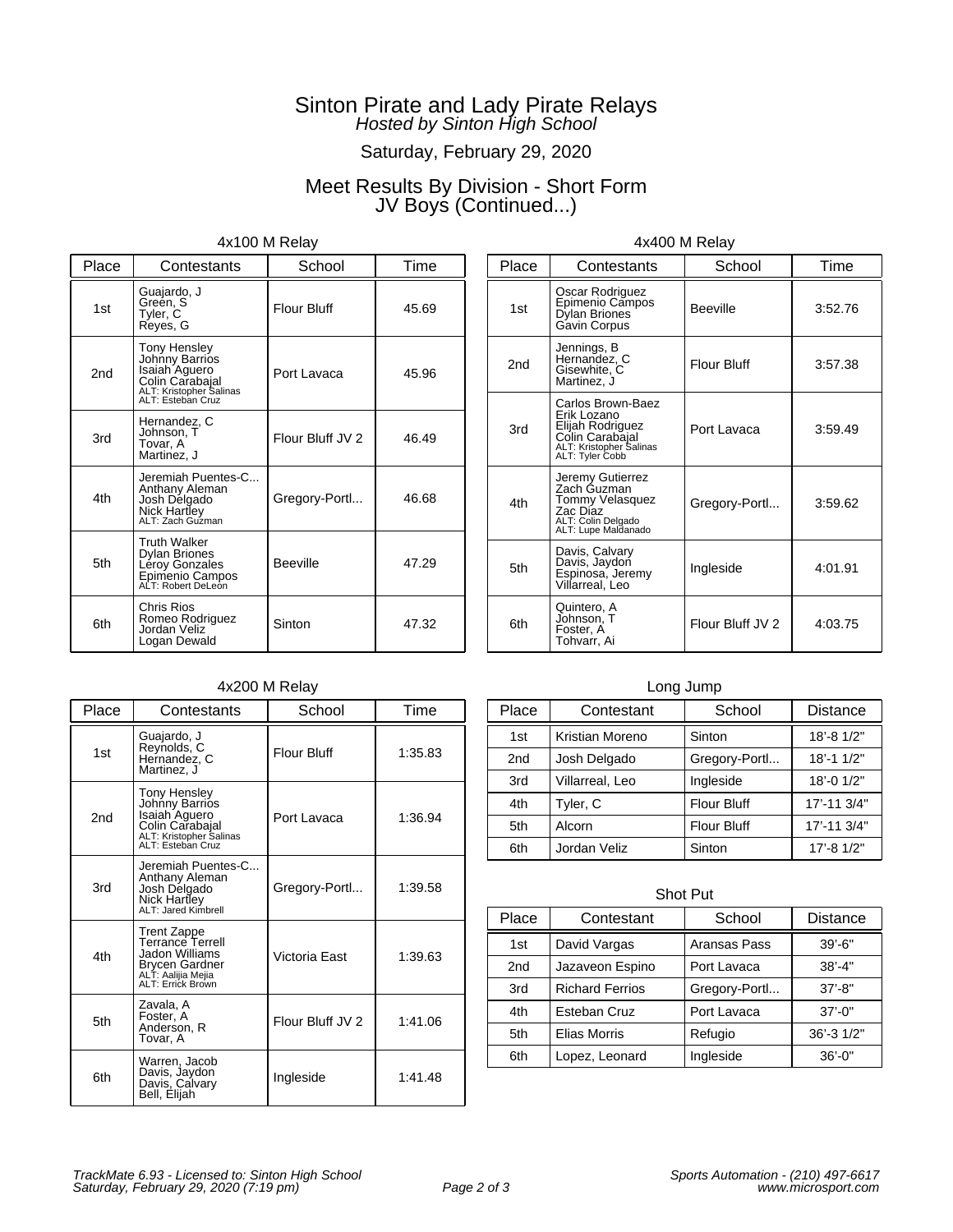# Saturday, February 29, 2020

### Meet Results By Division - Short Form JV Boys (Continued...)

### **Discus**

| Place | Contestant             | School          | <b>Distance</b> |
|-------|------------------------|-----------------|-----------------|
| 1st   | Josh Villela           | Gregory-Portl   | $117' - 3"$     |
| 2nd   | Bell, Tyler            | Ingleside       | 109'-0 1/2"     |
| 3rd   | David Vargas           | Aransas Pass    | $108' - 3"$     |
| 4th   | Jazaveon Espino        | Port Lavaca     | 106'-11"        |
| 5th   | Dawson Connor          | Gregory-Portl   | 104'-10"        |
| 6th   | <b>Hunter Pelitire</b> | <b>Beeville</b> | 104'-9"         |

### Triple Jump

| Place           | Contestant              | School             | <b>Distance</b>  |
|-----------------|-------------------------|--------------------|------------------|
| 1 <sub>st</sub> | <b>Terrance Terrell</b> | Victoria East      | 38'-1 1/2"       |
| 2nd             | Anthany Aleman          | Gregory-Portl      | $37' - 7"$       |
| 3rd             | Alcorn                  | <b>Flour Bluff</b> | $36' - 6"$       |
| 4th             | <b>Chris Rios</b>       | Sinton             | $36' - 5"$       |
| 5th             | White, R                | <b>Flour Bluff</b> | $36' - 4$ $1/2"$ |
| 6th             | Jadon Williams          | Victoria East      | 36'-3 1/2"       |

### High Jump

| Place | Contestant          | School             | Height     |
|-------|---------------------|--------------------|------------|
| 1st   | Jennings, B         | <b>Flour Bluff</b> | $5' - 8"$  |
| 2nd   | Caleb Washington    | <b>Beeville</b>    | $5' - 6"$  |
| 3rd   | Alfredo Vazquez     | Victoria East      | $5' - 2"$  |
| 4th   | Jake Munoz          | <b>Beeville</b>    | $5' - 0''$ |
| 4th   | <b>Tony Hensley</b> | Port Lavaca        | $5' - 0''$ |
| 6th   | Josh Nilsen         | Port Lavaca        | $5' - 0''$ |

| Place           | Contestant       | School             | Height      |
|-----------------|------------------|--------------------|-------------|
| 1st             | Jeremy Gutierrez | Gregory-Portl      | $11' - 0''$ |
| 2 <sub>nd</sub> | ty kolar         | Port Lavaca        | $10' - 6"$  |
| 3rd             | Kiser, C         | <b>Flour Bluff</b> | $9' - 0''$  |
| 4th             | Kyjuan Smith     | Port Lavaca        | $8' - 6"$   |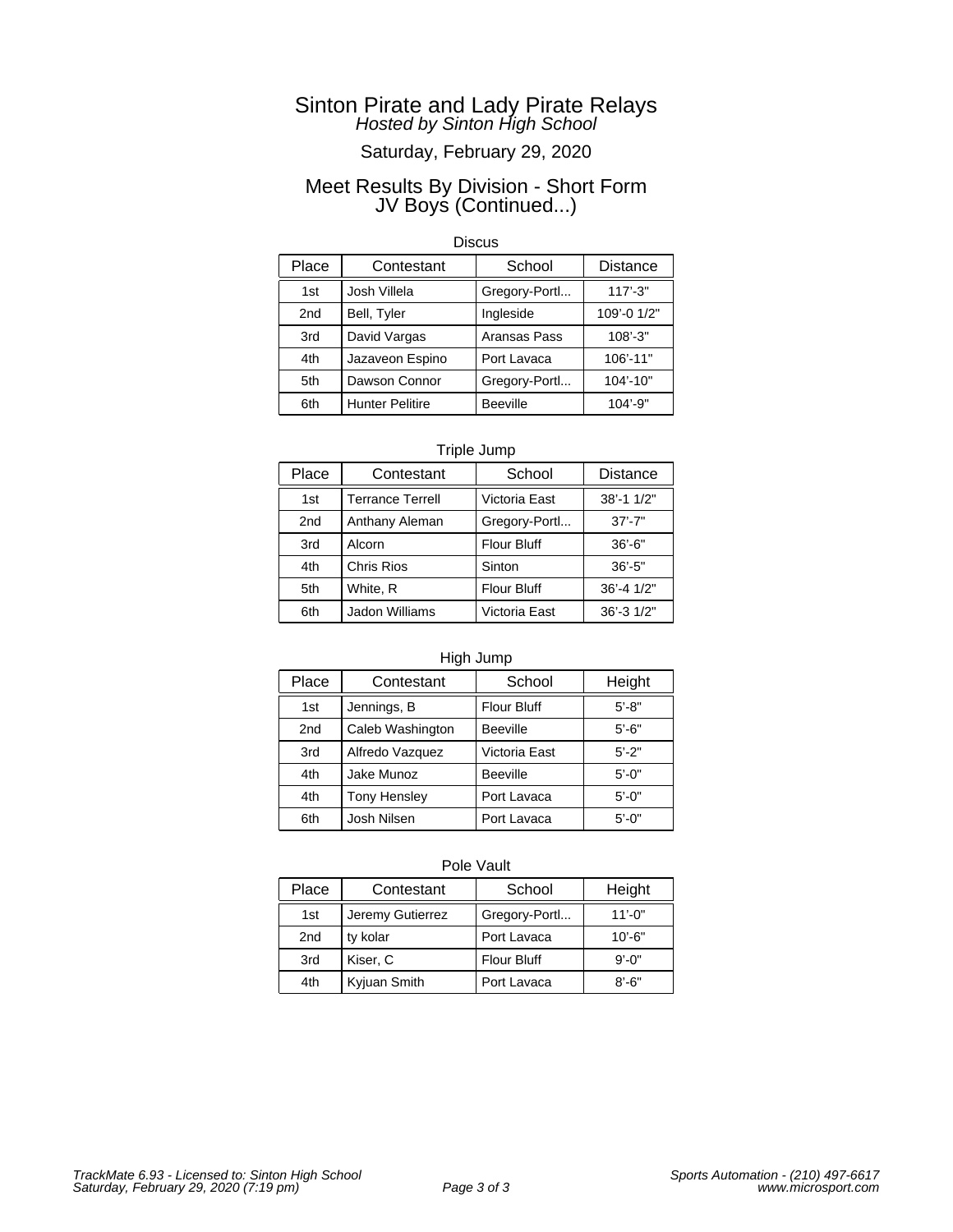Saturday, February 29, 2020

# JV Girls

| Place            | School                  | Points           |
|------------------|-------------------------|------------------|
| 1st              | Flour Bluff             | 106              |
| 2nd              | Port Lavaca             | 104              |
| 3rd              | Tuloso-Midway           | 80               |
| 4th              | Gregory-Portland        | 79               |
| 5th              | <b>Beeville</b>         | 66               |
| 6th              | Sinton                  | 58               |
| 7th              | Victoria East           | 41.5             |
| 8th              | Flour Bluff JV 2        | 25               |
| 9th              | Ingleside               | 24               |
| 10th             | Port Aransas            | 16               |
| 11th             | West Oso                | 9                |
| 12 <sub>th</sub> | Incarnate Word          | 6                |
| 13th             | Orange Grove            | 4                |
| 14th             | Refugio                 | 1.5              |
| 15th             | Aransas Pass            | $\mathbf 0$      |
| 15th             | Industrial              | 0                |
| 15th             | Ingleside JV 2          | $\boldsymbol{0}$ |
| 15th             | London                  | 0                |
| 15th             | St. Joseph's (Victoria) | $\mathbf 0$      |

| <b>Completed Events</b>        |               |               |  |
|--------------------------------|---------------|---------------|--|
| 100 M Dash<br>200 M Dash       |               | 400 M Dash    |  |
| 800 M Run                      | 1600 M Run    | 3200 M Run    |  |
| 300 M Hurdles<br>100 M Hurdles |               | 4x100 M Relay |  |
| 4x200 M Relay                  | 4x400 M Relay | Long Jump     |  |
| Shot Put<br><b>Discus</b>      |               | Triple Jump   |  |
| High Jump                      | Pole Vault    |               |  |

| Incomplete Events       |
|-------------------------|
| All events are complete |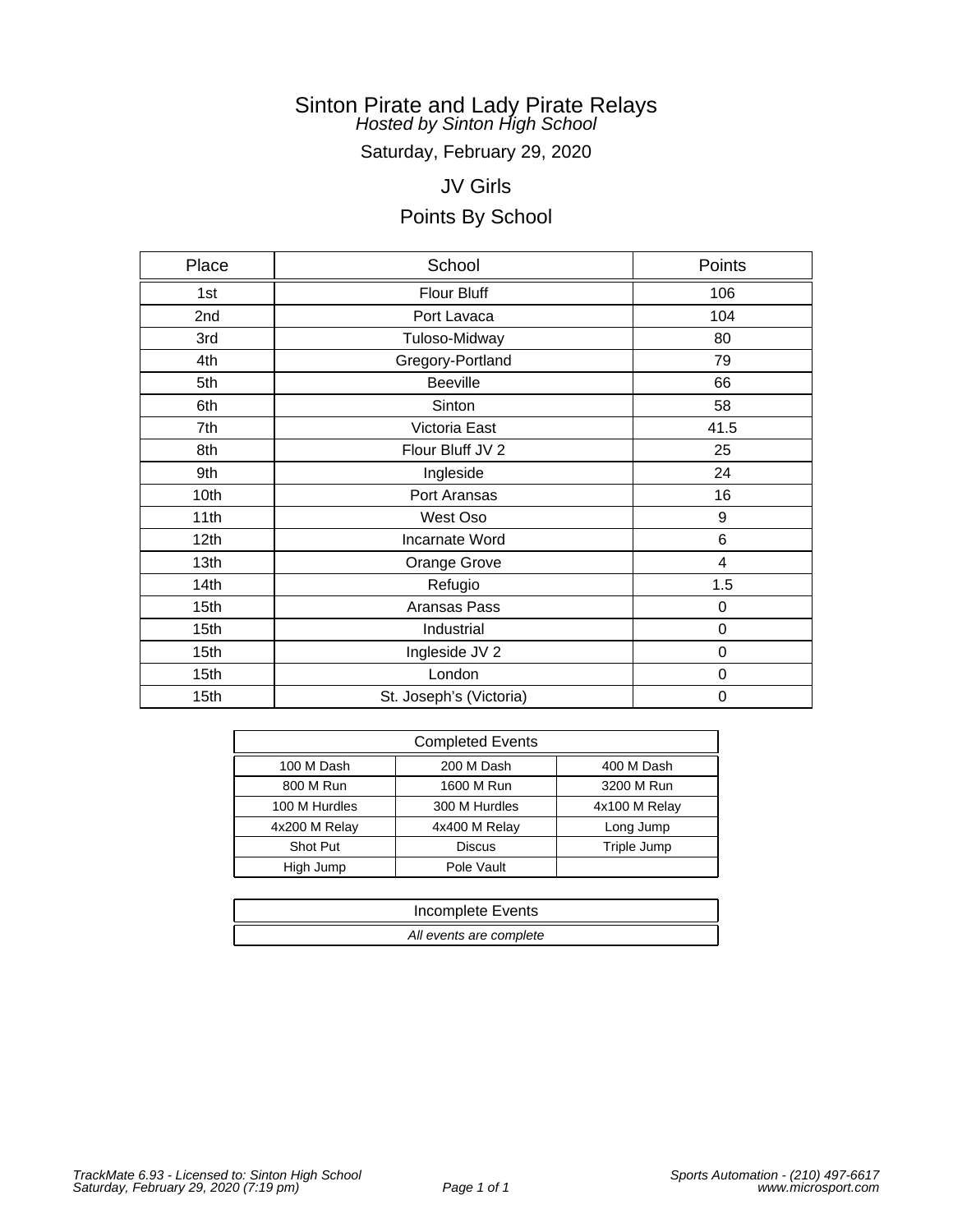# Saturday, February 29, 2020

### Meet Results By Division - Short Form JV Girls

100 M Dash

| Place           | Contestant            | School             | Time  |
|-----------------|-----------------------|--------------------|-------|
| 1st             | <b>BATES, ADAIR E</b> | <b>Flour Bluff</b> | 13.88 |
| 2 <sub>nd</sub> | Kylie Johnson         | Port Lavaca        | 14.02 |
| 3rd             | Isabella Ramon        | Tuloso-Midway      | 14.13 |
| 4th             | Krystal Ash           | Sinton             | 14.15 |
| 5th             | Nancy Delgado         | Refugio            | 14.26 |
| 5th             | Mya Martin            | <b>Beeville</b>    | 14.26 |

### 200 M Dash

| Place           | Contestant      | School             | Time  |
|-----------------|-----------------|--------------------|-------|
| 1st             | Leila Villa     | Sinton             | 28.36 |
| 2 <sub>nd</sub> | Kamryn Kestler  | Port Lavaca        | 28.79 |
| 3rd             | CINTRON, IZABEL | <b>Flour Bluff</b> | 28.94 |
| 4th             | Brianna Garza   | Sinton             | 29.29 |
| 5th             | SUGAREK, KYA L  | <b>Flour Bluff</b> | 29.37 |
| 6th             | Amber Muller    | <b>Beeville</b>    | 29.93 |
| 6th             | Lexi Carreon    | Victoria East      | 29.93 |

### 1600 M Run

| Place           | Contestant          | School          | Time    |
|-----------------|---------------------|-----------------|---------|
| 1st             | Noemi Alaniz        | <b>Beeville</b> | 6:15.61 |
| 2 <sub>nd</sub> | Valeria Casillas    | Gregory-Portl   | 6:28.32 |
| 3rd             | Reyna Mady          | Tuloso-Midway   | 6:30.51 |
| 4th             | Chelsea Saenz       | Port Lavaca     | 6:33.95 |
| 5th             | Emma Sullivan       | Port Aransas    | 6:34.40 |
| 6th             | <b>Avery Silvas</b> | <b>Beeville</b> | 6:36.25 |

3200 M Run

| Place | Contestant              | School             | Time     |
|-------|-------------------------|--------------------|----------|
| 1st   | Noemi Alaniz            | <b>Beeville</b>    | 13:06.51 |
| 2nd   | Reyna Mady              | Tuloso-Midway      | 14:05.16 |
| 3rd   | Chelsea Saenz           | Port Lavaca        | 14:16.18 |
| 4th   | Sullivan, Jahna         | Port Aransas       | 14:21.18 |
| 5th   | <b>AGUILAR, PAIGE E</b> | <b>Flour Bluff</b> | 14:34.76 |
| 6th   | RITCHIE, MARY           | <b>Flour Bluff</b> | 14:40.32 |

### 100 M Hurdles

# 400 M Dash

| Place           | Contestant        | School             | Time    |
|-----------------|-------------------|--------------------|---------|
| 1st             | Munoz Lesly       | Tuloso-Midway      | 1:08.46 |
| 2 <sub>nd</sub> | HUDSON, ELIZAB    | <b>Flour Bluff</b> | 1:09.19 |
| 3rd             | Saenz, Sivannah   | Tuloso-Midway      | 1:10.75 |
| 4th             | Marisol Mendieta  | Sinton             | 1:11.09 |
| 5th             | geraldine tafolla | Port Lavaca        | 1:11.12 |
| 6th             | Aaliyah Griffin   | West Oso           | 1:11.95 |

### 800 M Run

| Place           | Contestant              | School          | Time    |
|-----------------|-------------------------|-----------------|---------|
| 1st             | Abigail Schaberg        | Gregory-Portl   | 2:40.03 |
| 2 <sub>nd</sub> | Rodriguez Brianna       | Tuloso-Midway   | 2:40.44 |
| 3rd             | <b>Marisol Mendieta</b> | Sinton          | 2:44.64 |
| 4th             | Ramos Rayven            | Tuloso-Midway   | 2:45.97 |
| 5th             | Erin Trce               | <b>Beeville</b> | 2:48.03 |
| 6th             | Valeria Casillas        | Gregory-Portl   | 2:48.11 |

| Place | Contestant              | School             | Time  |
|-------|-------------------------|--------------------|-------|
| 1st   | Jaida Gonzales          | <b>Beeville</b>    | 17.77 |
| 2nd   | <b>HENSON, EMMA J</b>   | <b>Flour Bluff</b> | 17.97 |
| 3rd   | Jessica Flores          | Victoria East      | 18.33 |
| 4th   | CANDLER, SARA A         | Flour Bluff JV 2   | 18.89 |
| 5th   | Victoria Varela         | Port Lavaca        | 19.41 |
| 6th   | <b>GARCIA, HELENA A</b> | <b>Flour Bluff</b> | 19.52 |

| Place           | Contestant      | School             | Time  |
|-----------------|-----------------|--------------------|-------|
| 1st             | Jaida Gonzales  | <b>Beeville</b>    | 52.10 |
| 2 <sub>nd</sub> | HENSON, EMMA J  | <b>Flour Bluff</b> | 53.27 |
| 3rd             | Jessica Flores  | Victoria East      | 53.68 |
| 4th             | Ramsden, Hannah | Port Aransas       | 54.54 |
| 5th             | CALLAHAN, JORD  | Flour Bluff JV 2   | 55.20 |
| 6th             | Victoria Varela | Port Lavaca        | 55.49 |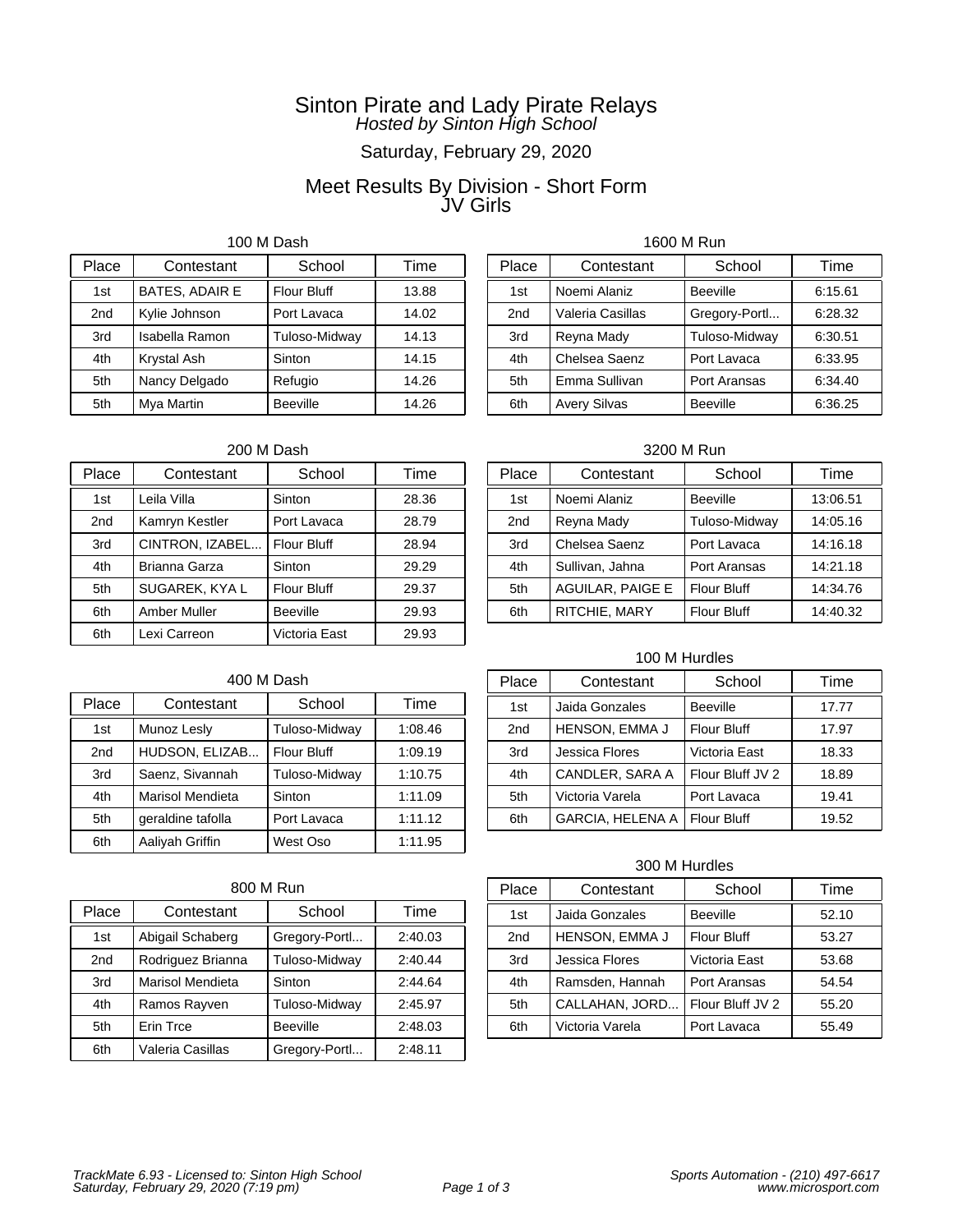# Saturday, February 29, 2020

# Meet Results By Division - Short Form JV Girls (Continued...)

### 4x100 M Relay

| Place           | Contestants                                                                                                                        | School             | Time  |
|-----------------|------------------------------------------------------------------------------------------------------------------------------------|--------------------|-------|
| 1st             | Kylie Johnson<br>Kamryn Kestler<br>Mallori Nessa<br>aubrey bargas<br>ALT: Emma Strakos                                             | Port Lavaca        | 53.70 |
| 2 <sub>nd</sub> | MERNAUGH, MAYA<br>KAYE, ANNE MARI<br>CRUZ, TONIE L<br>BATES, ADAIR E<br>ALT: MITCHELL, OLIVIA E                                    | <b>Flour Bluff</b> | 55.28 |
| 3rd             | Syndi Vo<br>Candice Hynes<br>Sofia Elizondo<br>Maddy Ward                                                                          | Gregory-Portl      | 55.86 |
| 4th             | Brianna Adame<br>Sophia Byrom<br>Sydney Mutchler<br>Isabella Fuentes                                                               | Sinton             | 56.00 |
| 5th             | Mackenzie Harper<br>Jessica Flores<br>Marissa Garcia<br>Devanie Armstrong<br>ALT: Lexi Carreon<br>ALT: Armanee Lawson              | Victoria East      | 56.02 |
| 6th             | <b>Esmailin Perez</b><br>Kyley Havens<br>Jasmine Salas<br><b>Breanna Villarreal</b><br>ALT: Samantha Flores<br>ALT: Justice George | Ingleside          | 58.16 |

### 4x200 M Relay

| Place | Contestants                                                                                                            | School             | Time    |
|-------|------------------------------------------------------------------------------------------------------------------------|--------------------|---------|
| 1st   | Kylie Johnson<br>Kamryn Kestler<br>Mallori Nessa<br>aubrey bargas                                                      | Port Lavaca        | 1:57.87 |
| 2nd   | Ciara Vanpelt<br>Sofia Elizondo<br>Maddy Ward<br>Syndi Vo                                                              | Gregory-Portl      | 1:58.79 |
| 3rd   | CINTRON, IZABELL<br>MERNAUGH, MAYA<br>HUDSON, ELIZABE<br>BATES, ADAIR E<br>ALT: KAYE, ANNE MARIE<br>ALT: CRUZ. TONIE L | <b>Flour Bluff</b> | 1:58.91 |
| 4th   | Brianna Adame<br>Leila Villa<br>Brianna Garza<br>Sophia Byrom                                                          | Sinton             | 2:01.69 |
| 5th   | Mackenzie Harper<br>Armanee Lawson<br>Marissa Garcia<br>Devanie Armstrong<br>ALT: Lexi Carreon<br>ALT: Jessica Flores  | Victoria East      | 2:02.54 |
| 6th   | TrevinoErin<br>Gonzales Jazmine<br>Arriaga, Madyson<br>Gonzalez Jaymele                                                | Tuloso-Midway      | 2:03.90 |

| 4x400 M Relay |  |  |  |
|---------------|--|--|--|
|---------------|--|--|--|

| Place | Contestants                                                                                                                  | School             | Time    |
|-------|------------------------------------------------------------------------------------------------------------------------------|--------------------|---------|
| 1st   | Saenz, Sivannah<br>Rodriguez Brianna<br>WeedonBronwyn<br>TrevinoErin<br>ALT: TrevinoViviana                                  | Tuloso-Midway      | 4:39.83 |
| 2nd   | Justice Morris<br>Candice Hynes<br>Abigail Schaberg<br>Tailynn Grant                                                         | Gregory-Portl      | 4:43.83 |
| 3rd   | Devanie Armstrong<br>Mykenna Bringham-<br>Mackenzie Harper<br>Serenity Baker<br>ALT: Marissa Garcia<br>ALT: Michaela Madigan | Victoria East      | 4:46.14 |
| 4th   | Jasmine Nunley<br>Larissa Gonzales<br>Jennifer Rodriguez<br>Jaida Gonzales                                                   | <b>Beeville</b>    | 4:49.83 |
| 5th   | BARREDA, ALEXA G<br>ISIOFIA, ANA<br>REYES, TAMYRA E<br>HUDSON, ELIZABE<br>ALT: MESMER, AUGUST C<br>ALT: BAKLIK, PAYTON A     | <b>Flour Bluff</b> | 4:50.40 |
| 6th   | <b>Mariam Silvas</b><br><b>Bianca Torres</b><br>Maryale Cruz<br>Justice George<br>ALT: Kyley Havens<br>ALT: Jasmine Salas    | Ingleside          | 4:55.67 |

#### Long Jump

| Place           | Contestant              | School             | <b>Distance</b>  |
|-----------------|-------------------------|--------------------|------------------|
| 1st             | MERNAUGH, MAYA          | <b>Flour Bluff</b> | 14'-10 3/4"      |
| 2 <sub>nd</sub> | Jaida Gonzales          | <b>Beeville</b>    | 14'-3 1/4"       |
| 3rd             | Victoria Varela         | Port Lavaca        | $13' - 9"$       |
| 4th             | aubrey bargas           | Port Lavaca        | $13' - 83/4"$    |
| 5th             | <b>BALBIN, LAUREN J</b> | <b>Flour Bluff</b> | 13'-6 1/2"       |
| 6th             | Mackenzie Harper        | Victoria East      | $13' - 43' / 4"$ |

#### Shot Put

| Place | Contestant              | School          | Distance   |
|-------|-------------------------|-----------------|------------|
| 1st   | Leslie Pena             | Ingleside       | $32' - 2"$ |
| 2nd   | Alicia Huerta           | Victoria East   | $29' - 6"$ |
| 3rd   | Alyena Rhines           | Sinton          | $28' - 2"$ |
| 4th   | <b>Brittany Auzston</b> | <b>Beeville</b> | 27'-5 1/2" |
| 5th   | Sophia Byrom            | Sinton          | 27'-5 1/4" |
| 6th   | <b>Katy Dudley</b>      | Port Lavaca     | $27' - 5"$ |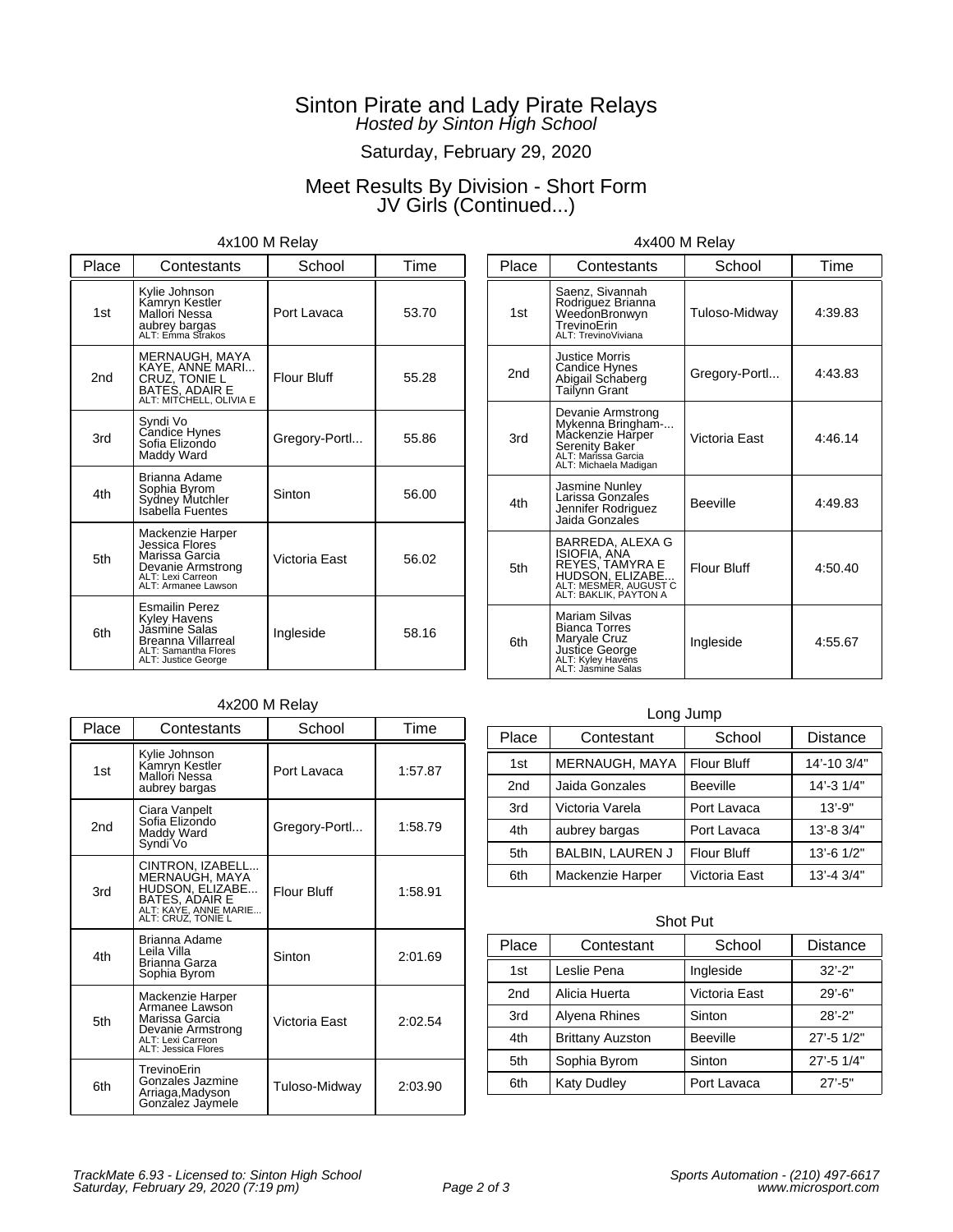# Saturday, February 29, 2020

### Meet Results By Division - Short Form JV Girls (Continued...)

#### **Discus**

| Place | Contestant          | School        | <b>Distance</b> |
|-------|---------------------|---------------|-----------------|
| 1st   | <b>Taylyn Scott</b> | Gregory-Portl | $87' - 4"$      |
| 2nd   | Kelia Stewart       | West Oso      | 83'-8 1/2"      |
| 3rd   | Liliana Gonzalez    | Ingleside     | $82' - 2"$      |
| 4th   | Virginia Hemming    | Ingleside     | 81'-3 1/4"      |
| 5th   | Iliana Cabello      | Gregory-Portl | $74' - 8"$      |
| 6th   | Rodriguez Haly      | Tuloso-Midway | 74'-0"          |

### Triple Jump

| Place | Contestant             | School           | <b>Distance</b> |
|-------|------------------------|------------------|-----------------|
| 1st   | aubrey bargas          | Port Lavaca      | 30'-2 1/2"      |
| 2nd   | MERNAUGH, MAYA         | Flour Bluff      | 29'-11 1/2"     |
| 3rd   | Sophia Byrom           | Sinton           | 29'-7 1/2"      |
| 4th   | CALLAHAN, JORD         | Flour Bluff JV 2 | 29'-1 1/2"      |
| 5th   | <b>Caylor Nesloney</b> | Gregory-Portl    | 29'-0 1/4"      |
| 6th   | Jaida Gonzales         | <b>Beeville</b>  | $28' - 4"$      |

### High Jump

| Place | Contestant          | School           | Height    |
|-------|---------------------|------------------|-----------|
| 1st   | Chelsea Saenz       | Port Lavaca      | $4' - 8"$ |
| 2nd   | Moore, Madison      | Tuloso-Midway    | $4' - 8"$ |
| 3rd   | Ramsden, Hannah     | Port Aransas     | $4' - 6"$ |
| 4th   | <b>Kerys Foster</b> | Orange Grove     | $4' - 4"$ |
| 5th   | aubrey bargas       | Port Lavaca      | $4' - 4"$ |
| 6th   | FREEMAN, CALLI      | Flour Bluff JV 2 | $4' - 4"$ |

| Place | Contestant           | School             | Height     |
|-------|----------------------|--------------------|------------|
| 1st   | CANDLER, SARA A      | Flour Bluff JV 2   | $8' - 6"$  |
| 2nd   | MITCHELL, OLIVI      | <b>Flour Bluff</b> | $8' - 0''$ |
| 3rd   | <b>Braque Looper</b> | Incarnate Word     | $8' - 0''$ |
| 4th   | BAKER, ALLISON M     | Flour Bluff JV 2   | $7' - 6"$  |
| 5th   | Andrea Rowe          | Gregory-Portl      | $7' - 6''$ |
| 6th   | Rivera, Ida          | Tuloso-Midway      | $7' - 6"$  |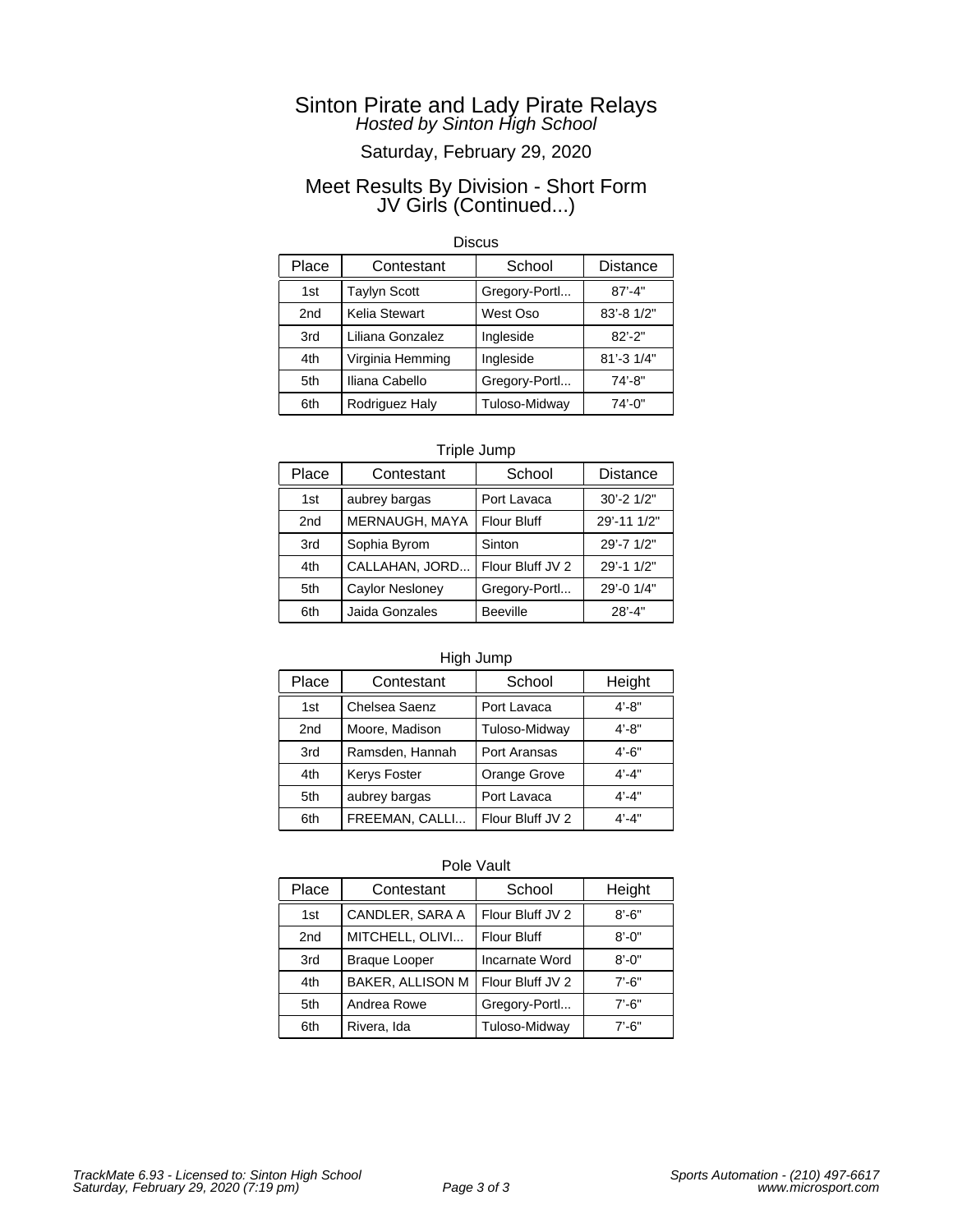Saturday, February 29, 2020

# Varsity Boys

| Place            | School                  | Points      |
|------------------|-------------------------|-------------|
| 1st              | Flour Bluff             | 144         |
| 2nd              | Sinton                  | 96          |
| 3rd              | Port Lavaca             | 72          |
| 4th              | Gregory-Portland        | 58          |
| 5th              | Ingleside               | 46.5        |
| 6th              | Victoria East           | 46          |
| 7th              | <b>Beeville</b>         | 38          |
| 7th              | Refugio                 | 38          |
| 9th              | Tuloso-Midway           | 24          |
| 10th             | Orange Grove            | 23          |
| 11th             | St. Joseph's (Victoria) | 18          |
| 12 <sub>th</sub> | London                  | 10          |
| 13th             | Industrial              | 4           |
| 14 <sub>th</sub> | Incarnate Word          | 1.5         |
| 15th             | Aransas Pass            | 1           |
| 16th             | Flour Bluff JV 2        | 0           |
| 16th             | Ingleside JV 2          | 0           |
| 16th             | Port Aransas            | 0           |
| 16th             | West Oso                | $\mathbf 0$ |

| <b>Completed Events</b> |               |               |  |
|-------------------------|---------------|---------------|--|
| 100 M Dash              | 200 M Dash    | 400 M Dash    |  |
| 800 M Run               | 1600 M Run    | 3200 M Run    |  |
| 110 M Hurdles           | 300 M Hurdles | 4x100 M Relay |  |
| 4x200 M Relay           | 4x400 M Relay | Long Jump     |  |
| Shot Put                | <b>Discus</b> | Triple Jump   |  |
| High Jump               | Pole Vault    |               |  |

| Incomplete Events       |
|-------------------------|
| All events are complete |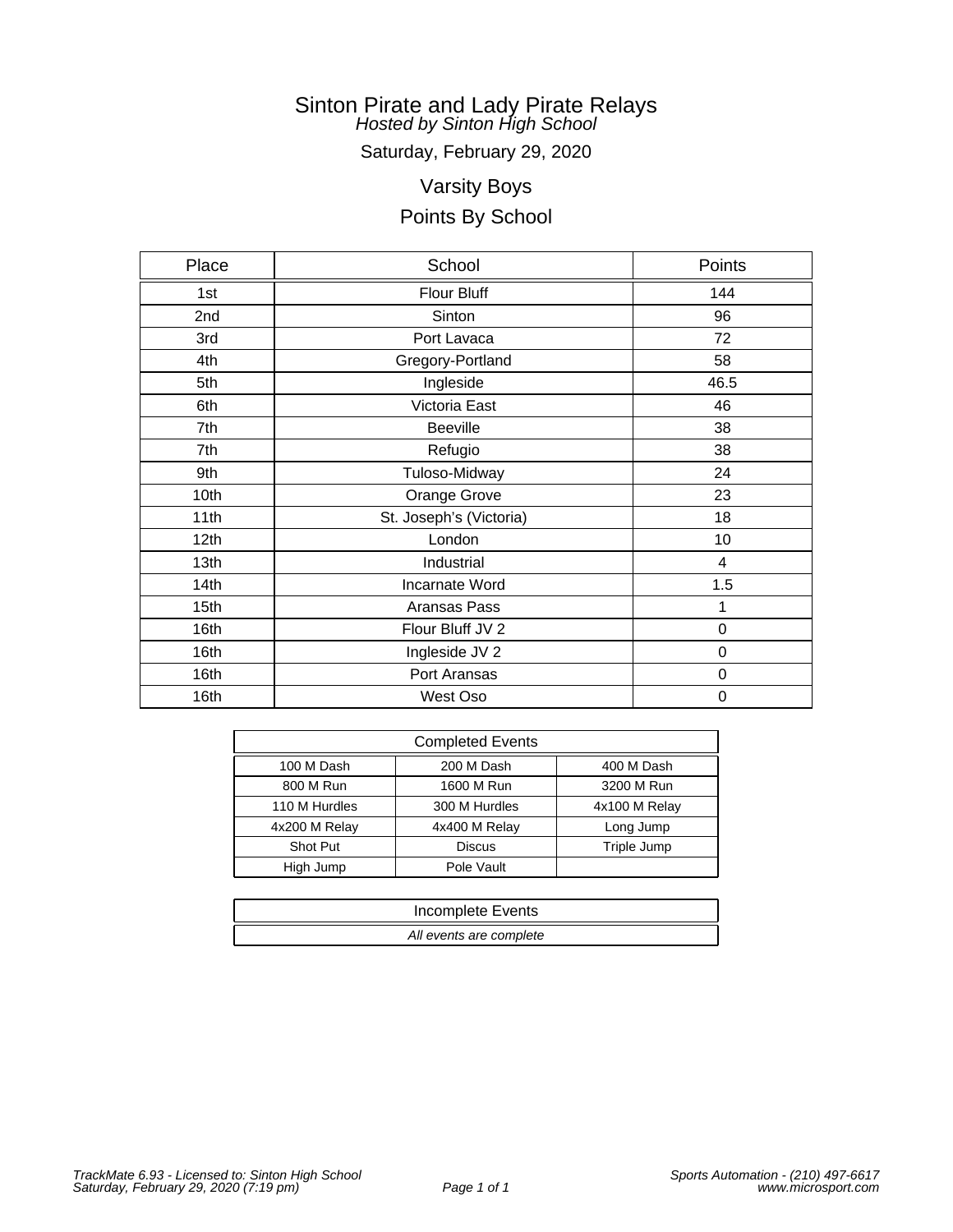# Saturday, February 29, 2020

# Meet Results By Division - Short Form Varsity Boys

100 M Dash

| Place           | Contestant           | School             | Time  |
|-----------------|----------------------|--------------------|-------|
| 1st             | Reyes, I             | <b>Flour Bluff</b> | 10.74 |
| 2 <sub>nd</sub> | Gonzales, Bobby      | Ingleside          | 10.91 |
| 3rd             | <b>Melvin Howard</b> | Sinton             | 11.11 |
| 4th             | Burnett. J           | <b>Flour Bluff</b> | 11.31 |
| 5th             | Caleb Ybarra         | St. Joseph's (     | 11.36 |
| 6th             | Jarius Stewart       | Port Lavaca        | 11.40 |

# 1600 M Run

| Place | Contestant           | School         | Time    |
|-------|----------------------|----------------|---------|
| 1st   | CASTILLO, CHRIS      | Tuloso-Midway  | 4:40.58 |
| 2nd   | Daniel Sanchez       | Port Lavaca    | 4:41.86 |
| 3rd   | Nicholas Rodriguez   | St. Joseph's ( | 4:45.06 |
| 4th   | <b>Bryce Tomasek</b> | Victoria East  | 4:49.47 |
| 5th   | Dominick Landin      | Gregory-Portl  | 4:51.78 |
| 6th   | SALINAS, TRISTAN     | Tuloso-Midwav  | 4:52.66 |

### 200 M Dash

| Place           | Contestant      | School             | Time  |
|-----------------|-----------------|--------------------|-------|
| 1st             | Keishawn Salone | Sinton             | 21.97 |
| 2 <sub>nd</sub> | Gonzales, Bobby | Ingleside          | 22.20 |
| 3rd             | Henson, S       | <b>Flour Bluff</b> | 22.83 |
| 4th             | Jacob Thomas    | Gregory-Portl      | 23.11 |
| 5th             | Martinez, M     | <b>Flour Bluff</b> | 23.20 |
| 6th             | Singh, Ajay     | Ingleside          | 23.33 |

### 400 M Dash

| Place | Contestant          | School             | Time  |
|-------|---------------------|--------------------|-------|
| 1st   | McElroy, I          | <b>Flour Bluff</b> | 52.99 |
| 2nd   | Gonzales, J         | <b>Flour Bluff</b> | 53.01 |
| 3rd   | <b>Will Grubert</b> | Port Lavaca        | 54.12 |
| 4th   | Elijia Perry        | Victoria East      | 54.14 |
| 5th   | <b>Gus Byrom</b>    | Sinton             | 54.74 |
| 6th   | Dekyn Garcia        | Port Lavaca        | 55.09 |

### 800 M Run

| Place           | Contestant              | School             | Time    |
|-----------------|-------------------------|--------------------|---------|
| 1st             | Nicholas Rodriguez      | St. Joseph's (     | 2:03.32 |
| 2 <sub>nd</sub> | Delano, W               | <b>Flour Bluff</b> | 2:05.01 |
| 3rd             | CASTILLO, CHRIS         | Tuloso-Midway      | 2:05.13 |
| 4th             | Daniel Sanchez          | Port Lavaca        | 2:05.64 |
| 5th             | <b>Blake Giannamore</b> | Gregory-Portl      | 2:11.01 |
| 6th             | Walsch, C               | <b>Flour Bluff</b> | 2:11.85 |

### 3200 M Run

| Place | Contestant           | School        | Time     |
|-------|----------------------|---------------|----------|
| 1st   | <b>Bryce Tomasek</b> | Victoria East | 10:07.37 |
| 2nd   | Daniel Sanchez       | Port Lavaca   | 10:13.61 |
| 3rd   | Dominick Landin      | Gregory-Portl | 10:22.70 |
| 4th   | SALINAS, TRISTAN     | Tuloso-Midway | 10:26.61 |
| 5th   | <b>Josh Gonzales</b> | Sinton        | 10:37.18 |
| 6th   | Christian Espinoza   | Gregory-Portl | 10:38.96 |

### 110 M Hurdles

| Place | Contestant            | School             | Time  |
|-------|-----------------------|--------------------|-------|
| 1st   | Sultanov, R           | <b>Flour Bluff</b> | 15.17 |
| 2nd   | Dylan Garza           | Orange Grove       | 15.28 |
| 3rd   | Zavien Wills          | Refugio            | 15.35 |
| 4th   | Evan Brown            | Victoria East      | 15.55 |
| 5th   | Jhoedy Punch          | Victoria East      | 16.79 |
| 6th   | <b>VICTOR COLEMAN</b> | Tuloso-Midway      | 16.94 |

| Place           | Contestant            | School             | Time  |
|-----------------|-----------------------|--------------------|-------|
| 1st             | <b>Brevin Robles</b>  | Port Lavaca        | 41.01 |
| 2 <sub>nd</sub> | Dylan Garza           | Orange Grove       | 42.66 |
| 3rd             | <b>Zavien Wills</b>   | Refugio            | 43.50 |
| 4th             | Weir. S               | <b>Flour Bluff</b> | 44.42 |
| 5th             | <b>VICTOR COLEMAN</b> | Tuloso-Midway      | 45.28 |
| 6th             | Dawson Dean           | Gregory-Portl      | 45.49 |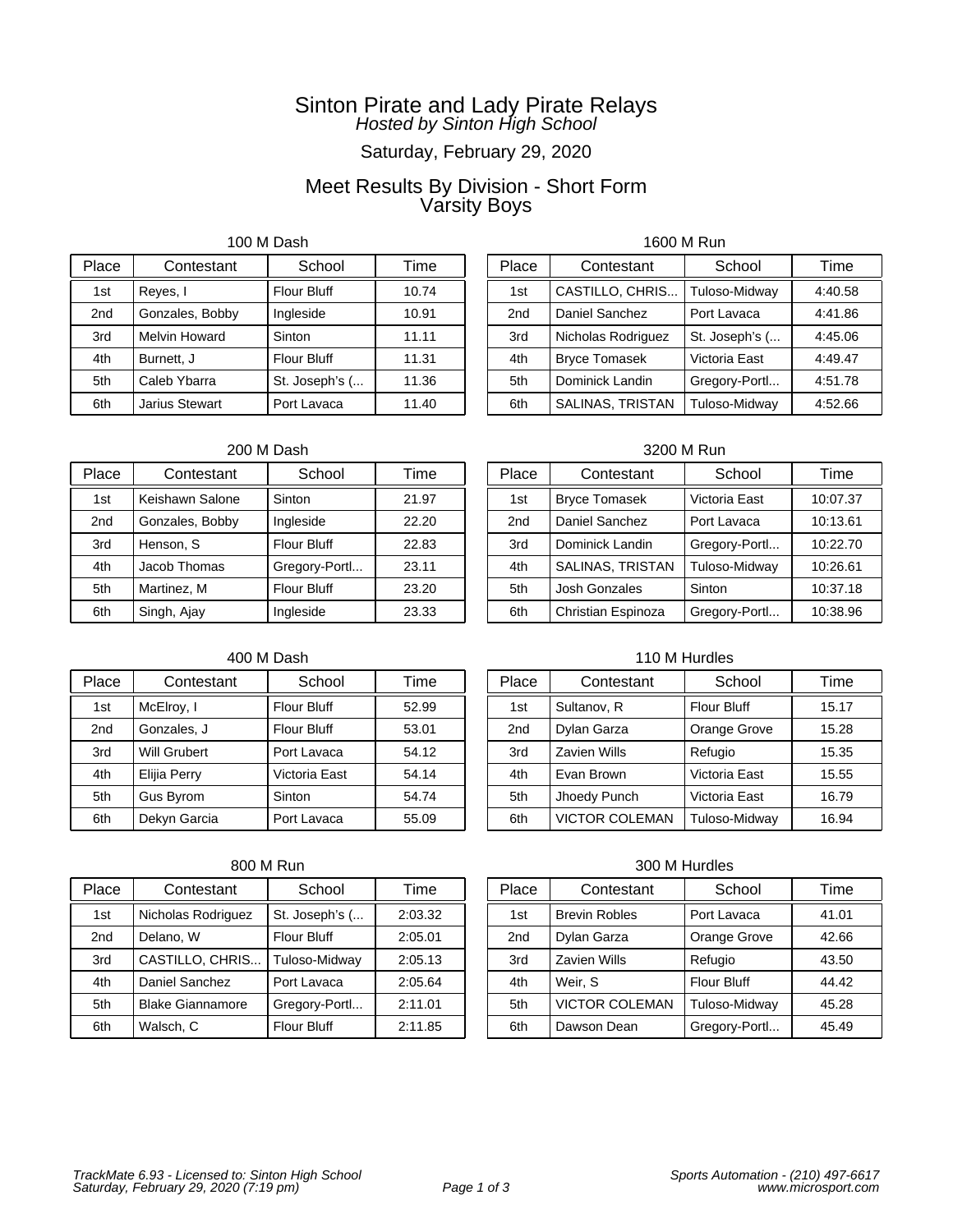# Saturday, February 29, 2020

# Meet Results By Division - Short Form Varsity Boys (Continued...)

### 4x100 M Relay

| Place           | Contestants                                                                                              | School             | Time  |
|-----------------|----------------------------------------------------------------------------------------------------------|--------------------|-------|
| 1st             | Miles, I<br>Reyes, I<br>Burnett, J<br>Henson, S                                                          | <b>Flour Bluff</b> | 43.15 |
| 2 <sub>nd</sub> | Keishawn Salone<br>Robert Hughes<br>Melvin Howard<br>Jaedin Howard                                       | Sinton             | 43.67 |
| 3rd             | Andre Trevino<br>Gabriel Carranco<br>Mikal Newson<br>Jalen Spicer<br>ALT: Kameron Gipson                 | <b>Beeville</b>    | 44.47 |
| 4th             | Singh, Ajay<br>Gonzales, Bobby<br>Trevino, Luis<br>Canales, Gilbert                                      | Ingleside          | 44.68 |
| 5th             | Evan Brown<br>Alan Jimenez<br>Kolby Levigne<br>Latavion Johnson<br>ALT: Drake Hale<br>ALT: Damian Robles | Victoria East      | 44.69 |
| 6th             | Jarius Stewart<br>Jacob Cortez<br>Min Htway<br>Steve Johnson                                             | Port Lavaca        | 44.72 |

### 4x200 M Relay

| Place | Contestants                                                                                                                | School             | Time    |
|-------|----------------------------------------------------------------------------------------------------------------------------|--------------------|---------|
| 1st   | Jaedin Howard<br>Melvin Howard<br>Keishawn Salone<br><b>Robert Hughes</b>                                                  | Sinton             | 1:31.80 |
| 2nd   | Miles, I<br>McElroy, I<br>Gonzales, J<br>Martinez, M                                                                       | <b>Flour Bluff</b> | 1:33.06 |
| 3rd   | Jacob Thomas<br>Jude Wiggins<br>Reno Barrera<br>Christian St. Romain<br>ALT: Juston Sanchez                                | Gregory-Portl      | 1:35.09 |
| 4th   | William Harper<br>Andre Trevino<br>Jalen Spicer<br>Gabriel Carranco<br><b>ALT: Matthew Gonzales</b><br>ALT: Kameron Gipson | <b>Beeville</b>    | 1:35.21 |
| 5th   | Jacob Cortez<br><b>Jarius Stewart</b><br>Min Htway<br>Payton Salinas<br>ALT: Steve Johnson                                 | Port Lavaca        | 1:35.77 |
| 6th   | Nathan Meza<br>Antwaan Gross<br>Michael Firova<br>Jordan Kelley<br>ALT: Mason Taylor<br>ALT: Dezmond Brown                 | Refugio            | 1:36.01 |

| Place | Contestants                                                                                                       | School             | Time    |
|-------|-------------------------------------------------------------------------------------------------------------------|--------------------|---------|
| 1st   | Henson, S<br>Messaoui, A<br>Gonzales, J<br>Delano. W                                                              | <b>Flour Bluff</b> | 3:35.87 |
| 2nd   | Will Grubert<br>Dekyn Garcia<br>Payton Salinas<br>Brevin Robles                                                   | Port Lavaca        | 3:38.16 |
| 3rd   | Mikal Newson<br>Jalen Spicer<br>Kameron Gipson<br>Gabriel Carranco                                                | <b>Beeville</b>    | 3:39.35 |
| 4th   | Nathan Meza<br>Dezmond Brown<br>Sean Lopez<br>Jordan Kelley<br>ALT: Jordy Martinez<br>ALT: Antwaan Gross          | Refugio            | 3:41.21 |
| 5th   | James Durham<br>Jude Wiggins<br>Caleb Murillo<br><b>Blake Giannamore</b><br>ALT: Dawson Dean<br>ALT: Gaven Guzman | Gregory-Portl      | 3:42.47 |
| 6th   | Evan Brown<br>Elijia Perry<br>Jhoedy Punch<br>Logan Garis<br>ALT: Tye'rl Lewis<br>ALT: Bryce Tomasek              | Victoria East      | 3:44.50 |

4x400 M Relay

# Long Jump Place Contestant School Distance

| l lave          | ννπισσιαπι           | וטטווטט            | <b>DISIGIIUC</b> |
|-----------------|----------------------|--------------------|------------------|
| 1st             | Donyae Castaneda     | London             | $22' - 0$ "      |
| 2 <sub>nd</sub> | Keishawn Salone      | Sinton             | $21' - 11/2"$    |
| 3rd             | <b>Melvin Howard</b> | Sinton             | 20'-9 1/2"       |
| 4th             | Damian Robles        | Victoria East      | 20'-8 1/4"       |
| 5th             | Reyes, I             | <b>Flour Bluff</b> | 20'-3 1/2"       |
| 6th             | <b>Antwaan Gross</b> | Refugio            | $20' - 3"$       |

### Shot Put

| Place           | Contestant       | School             | <b>Distance</b>  |
|-----------------|------------------|--------------------|------------------|
| 1st             | Hemming, Timothy | Ingleside          | $45' - 8"$       |
| 2 <sub>nd</sub> | Elijah Brown     | Sinton             | 44'-10"          |
| 3rd             | Mathayus Perez   | <b>Beeville</b>    | $41' - 11"$      |
| 4th             | Dickson, J       | <b>Flour Bluff</b> | $41' - 4"$       |
| 4th             | Thomas Keyes     | Refugio            | $41' - 4"$       |
| 6th             | Corey Upton      | Aransas Pass       | $40' - 6$ $1/2"$ |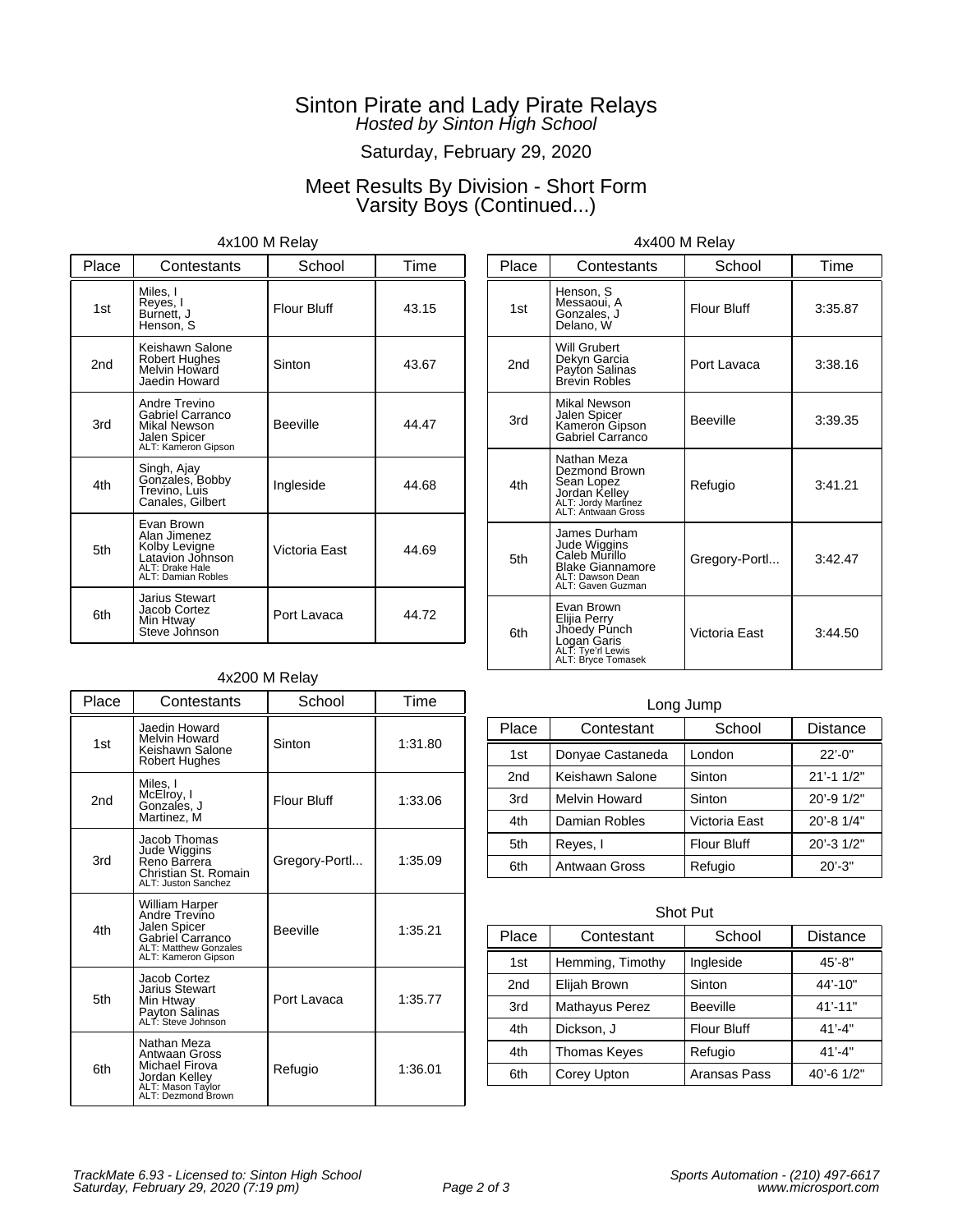# Saturday, February 29, 2020

### Meet Results By Division - Short Form Varsity Boys (Continued...)

#### **Discus**

| Place | Contestant              | School             | <b>Distance</b> |
|-------|-------------------------|--------------------|-----------------|
| 1st   | <b>Hunter Harrison</b>  | Gregory-Portl      | 168'-8 1/2"     |
| 2nd   | <b>Heath Henke</b>      | Port Lavaca        | 147'-1 1/2"     |
| 3rd   | Leftwich, AJ            | Ingleside          | 137'-9 1/2"     |
| 4th   | Dickson, J              | <b>Flour Bluff</b> | $129' - 0$ "    |
| 5th   | <b>Christian Macias</b> | Victoria East      | $123' - 6"$     |
| 6th   | <b>Ysidro Mascorro</b>  | Refugio            | 120'-8 1/2"     |

### Triple Jump

| Place | Contestant           | School             | <b>Distance</b> |
|-------|----------------------|--------------------|-----------------|
| 1st   | Damian Robles        | Victoria East      | 44'-3 1/2"      |
| 2nd   | <b>Melvin Howard</b> | Sinton             | 43'-2 1/2"      |
| 3rd   | Weir, S              | <b>Flour Bluff</b> | 41'-6 1/2"      |
| 4th   | Min Htway            | Port Lavaca        | 41'-5 1/2"      |
| 5th   | Jacob Thomas         | Gregory-Portl      | $41' - 3"$      |
| 6th   | <b>Zavien Wills</b>  | Refugio            | 41'-1 1/2"      |

### High Jump

| Place           | Contestant      | School             | Height    |
|-----------------|-----------------|--------------------|-----------|
| 1 <sub>st</sub> | Antwaan Gross   | Refugio            | $5' - 8"$ |
| 2nd             | Herrick, G      | <b>Flour Bluff</b> | $5' - 8"$ |
| 3rd             | Dylan Garza     | Orange Grove       | $5' - 6"$ |
| 4th             | Factor, Charlie | Ingleside          | $5' - 4"$ |
| 5th             | Chalk, Aiden    | Ingleside          | $5' - 4"$ |
| 5th             | Darien Delgado  | Incarnate Word     | $5' - 4"$ |

| Place | Contestant             | School             | Height      |
|-------|------------------------|--------------------|-------------|
| 1st   | <b>Trey Rittiman</b>   | Sinton             | $14' - 6"$  |
| 2nd   | Jacob Thomas           | Gregory-Portl      | $14' - 6"$  |
| 3rd   | <b>Hunter Floerke</b>  | Gregory-Portl      | $14' - 0''$ |
| 4th   | <b>Tanner Woodring</b> | Industrial         | $13' - 0''$ |
| 5th   | Gonzales, J            | <b>Flour Bluff</b> | $11' - 0''$ |
| 6th   | Marshal Saha           | Orange Grove       | $11' - 0''$ |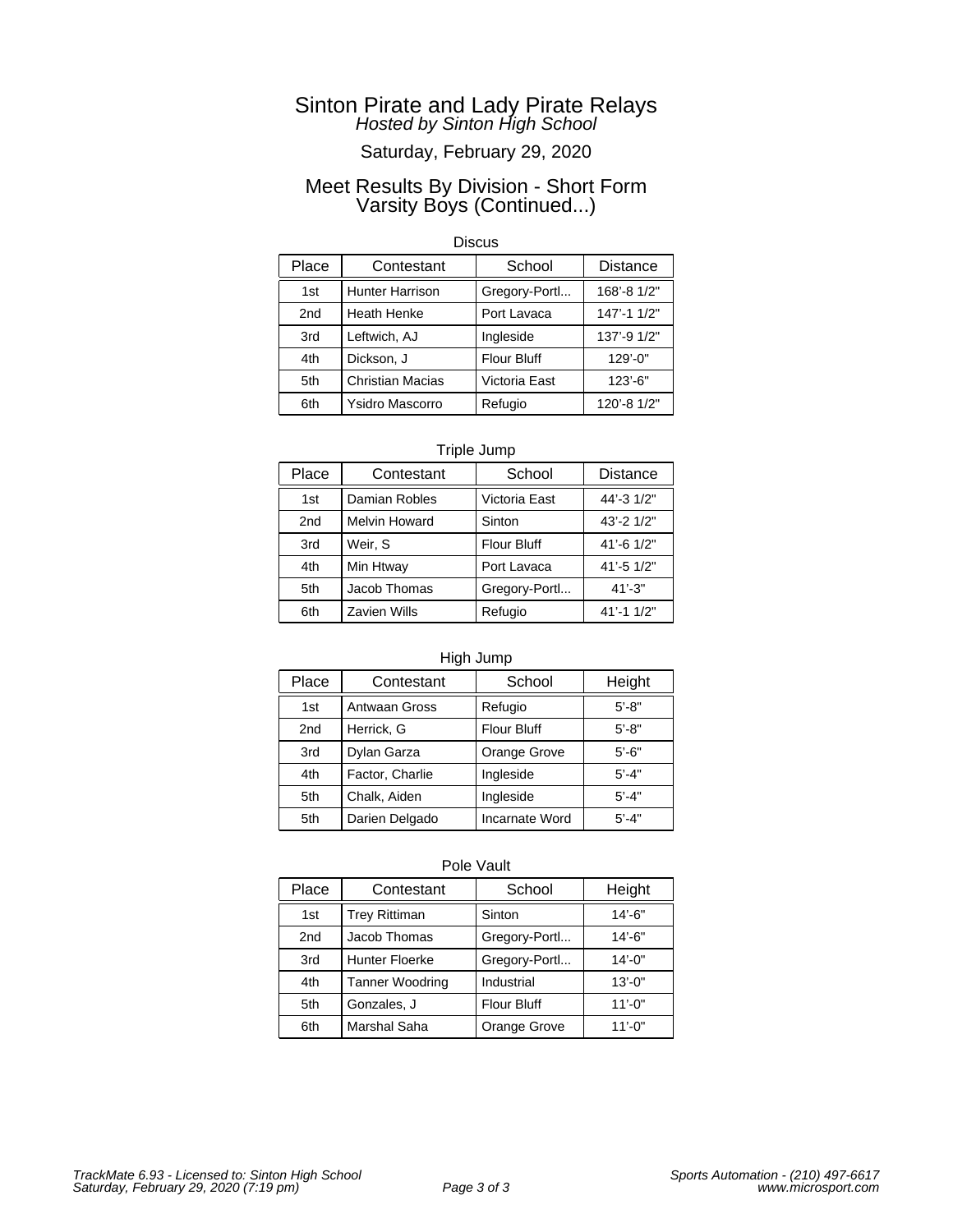Saturday, February 29, 2020

# Varsity Girls

| Place            | School                  | Points           |
|------------------|-------------------------|------------------|
| 1st              | Gregory-Portland        | 145              |
| 2nd              | Refugio                 | 92               |
| 3rd              | Port Lavaca             | 66               |
| 4th              | <b>Beeville</b>         | 64               |
| 5th              | Flour Bluff             | 51               |
| 6th              | Tuloso-Midway           | 47               |
| 7th              | West Oso                | 42               |
| 8th              | Ingleside               | 36               |
| 9th              | Aransas Pass            | 24               |
| 10th             | Orange Grove            | 20               |
| 11th             | Victoria East           | 17               |
| 12 <sub>th</sub> | Sinton                  | 12               |
| 13th             | Industrial              | 4                |
| 14th             | Flour Bluff JV 2        | 0                |
| 14 <sub>th</sub> | Incarnate Word          | 0                |
| 14th             | Ingleside JV 2          | $\boldsymbol{0}$ |
| 14th             | London                  | 0                |
| 14th             | Port Aransas            | 0                |
| 14th             | St. Joseph's (Victoria) | 0                |

| <b>Completed Events</b> |               |               |  |
|-------------------------|---------------|---------------|--|
| 100 M Dash              | 200 M Dash    | 400 M Dash    |  |
| 800 M Run               | 1600 M Run    | 3200 M Run    |  |
| 100 M Hurdles           | 300 M Hurdles | 4x100 M Relay |  |
| 4x200 M Relay           | 4x400 M Relay | Long Jump     |  |
| Shot Put                | <b>Discus</b> | Triple Jump   |  |
| High Jump               | Pole Vault    |               |  |

| Incomplete Events       |
|-------------------------|
| All events are complete |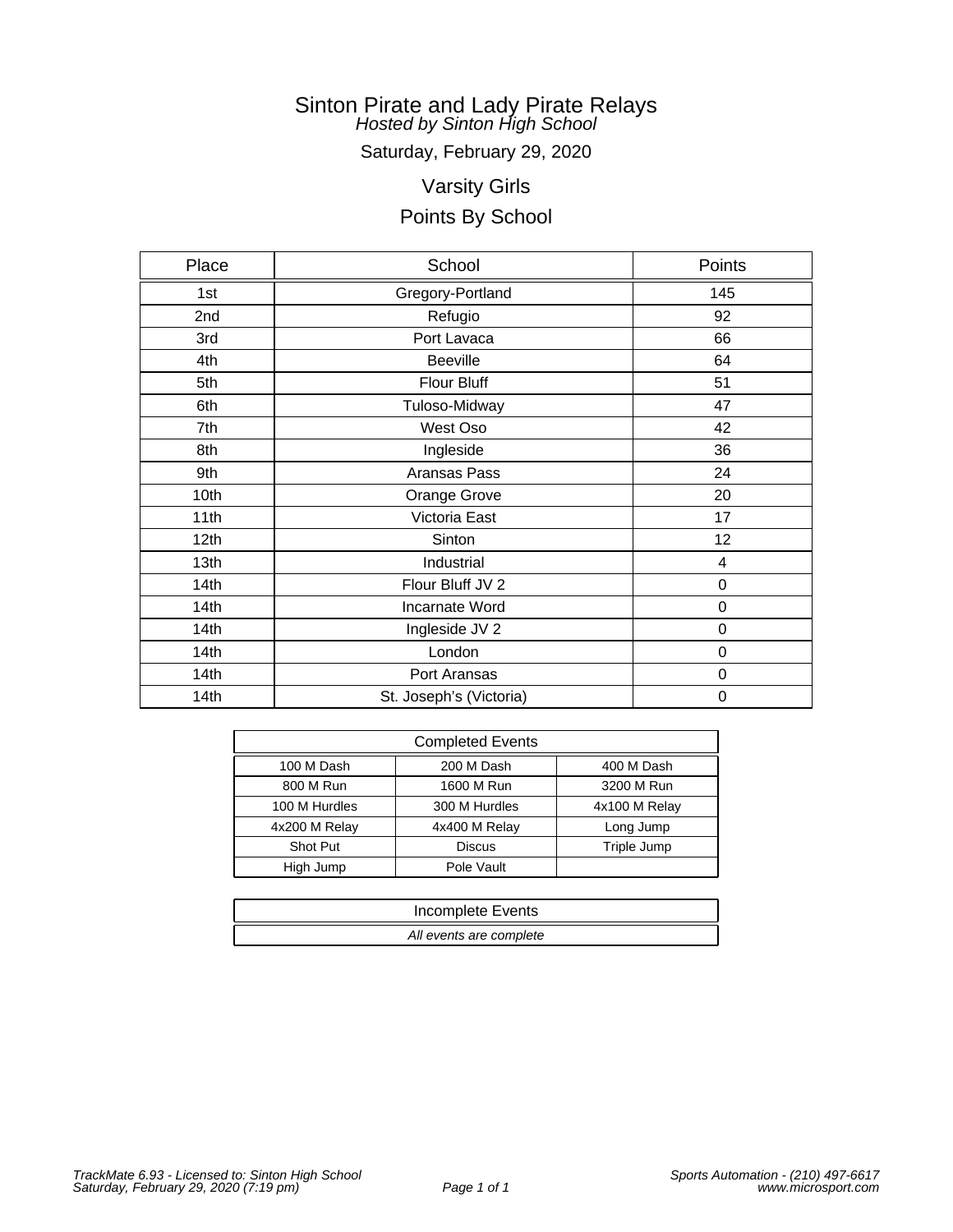# Saturday, February 29, 2020

# Meet Results By Division - Short Form Varsity Girls

100 M Dash

| Place           | Contestant           | School             | Time  |
|-----------------|----------------------|--------------------|-------|
| 1st             | ADAME, CIERAH        | Gregory-Portl      | 12.91 |
| 2 <sub>nd</sub> | Rosie Orta           | Port Lavaca        | 13.03 |
| 3rd             | Vernisha Dixon       | West Oso           | 13.16 |
| 4th             | VAGEDES, GRAC        | <b>Flour Bluff</b> | 13.17 |
| 5th             | RODRIGUEZ, KAY       | <b>Flour Bluff</b> | 13.33 |
| 6th             | <b>Heaven Cotton</b> | Sinton             | 13.44 |

### 1600 M Run

| Place | Contestant       | School        | Time    |
|-------|------------------|---------------|---------|
| 1st   | Phoebe Huang     | Port Lavaca   | 5:32.60 |
| 2nd   | HERNANDEZ, BE    | Gregory-Portl | 5:37.02 |
| 3rd   | HerrickElizabeth | Tuloso-Midway | 5:57.60 |
| 4th   | CLUFF, ANIKA     | Gregory-Portl | 6:00.98 |
| 5th   | HerreraJasmine   | Tuloso-Midway | 6:01.02 |
| 6th   | TIETZE, REBECCA  | Gregory-Portl | 6:03.69 |

### 200 M Dash

| Place | Contestant          | School             | Time  |
|-------|---------------------|--------------------|-------|
| 1st   | Kennedi Silmon      | West Oso           | 25.46 |
| 2nd   | AREVALO, MICHE      | Gregory-Portl      | 26.57 |
| 3rd   | Peyton Oliver       | Refugio            | 26.68 |
| 4th   | Elizabeth Rodriguez | Ingleside          | 27.48 |
| 5th   | VEST, ALEXA         | Gregory-Portl      | 27.81 |
| 6th   | VAGEDES, GRAC       | <b>Flour Bluff</b> | 27.84 |

### 400 M Dash

| Place           | Contestant         | School          | Time    |
|-----------------|--------------------|-----------------|---------|
| 1st             | Hannah Van Blarc   | Orange Grove    | 1:03.94 |
| 2 <sub>nd</sub> | Allie Estrada      | <b>Beeville</b> | 1:04.01 |
| 3rd             | Peyton Oliver      | Refugio         | 1:04.66 |
| 4th             | Hermes Mackenzie   | Tuloso-Midway   | 1:05.20 |
| 5th             | <b>VEST, ALEXA</b> | Gregory-Portl   | 1:06.92 |
| 6th             | SONNIER, KYNDAL    | Gregory-Portl   | 1:07.23 |

### 800 M Run

| Place           | Contestant           | School             | Time    |
|-----------------|----------------------|--------------------|---------|
| 1st             | Phoebe Huang         | Port Lavaca        | 2:28.09 |
| 2 <sub>nd</sub> | WHITE, KHILYSSA      | Gregory-Portl      | 2:28.17 |
| 3rd             | Zerah Martinez       | Sinton             | 2:37.15 |
| 4th             | <b>Emily Revilla</b> | Sinton             | 2:37.28 |
| 5th             | LOPEZ, GABRIELA      | <b>Flour Bluff</b> | 2:37.37 |
| 6th             | WHITE, AIMEE         | Gregory-Portl      | 2:39.41 |

### 3200 M Run

| Place | Contestant       | School          | Time     |
|-------|------------------|-----------------|----------|
| 1st   | Emme O'Donnell   | Port Lavaca     | 11:51.52 |
| 2nd   | Jada Johnson     | <b>Beeville</b> | 11:53.30 |
| 3rd   | HERNANDEZ, BE    | Gregory-Portl   | 11:53.58 |
| 4th   | Phoebe Huang     | Port Lavaca     | 12:05.86 |
| 5th   | HerrickElizabeth | Tuloso-Midway   | 13:00.56 |
| 6th   | CLUFF, ANIKA     | Gregory-Portl   | 13:08.56 |

### 100 M Hurdles

| Place | Contestant        | School          | Time  |
|-------|-------------------|-----------------|-------|
| 1st   | Kennedi Silmon    | West Oso        | 15.30 |
| 2nd   | Allie Estrada     | <b>Beeville</b> | 16.23 |
| 3rd   | Rhianna Lee       | Orange Grove    | 16.87 |
| 4th   | R Cabrera         | Tuloso-Midway   | 17.07 |
| 5th   | Carly Knapp       | <b>Beeville</b> | 17.15 |
| 6th   | Isabella Coscetti | Refugio         | 17.17 |

| Place           | Contestant        | School          | Time  |
|-----------------|-------------------|-----------------|-------|
| 1st             | Isabella Coscetti | Refugio         | 48.63 |
| 2 <sub>nd</sub> | Megan Gonzales    | <b>Beeville</b> | 50.97 |
| 3rd             | Carly Knapp       | <b>Beeville</b> | 51.06 |
| 4th             | VASQUEZ, ALEXIS   | Gregory-Portl   | 51.47 |
| 5th             | Lexi Leal         | Aransas Pass    | 52.39 |
| 6th             | KOCIK, BETHANY    | Gregory-Portl   | 52.57 |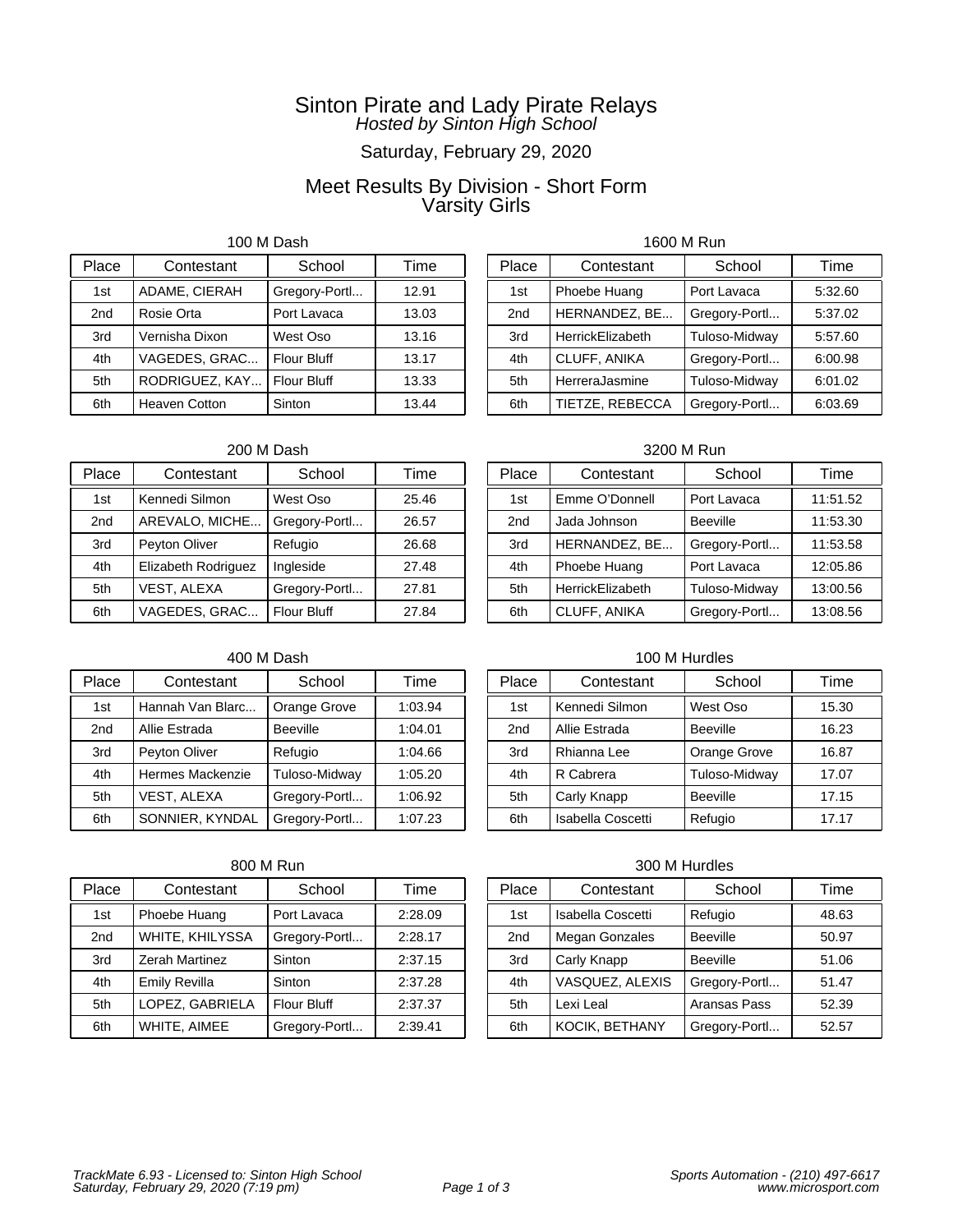# Saturday, February 29, 2020

# Meet Results By Division - Short Form Varsity Girls (Continued...)

### 4x100 M Relay

| Place           | Contestants                                                                                                                          | School             | Time  |
|-----------------|--------------------------------------------------------------------------------------------------------------------------------------|--------------------|-------|
| 1st             | Gonzales Nyomi<br>Villegas Alizah<br>RussellAzaria<br>Torre Jordyn<br>ALT: CedilloDanilee                                            | Tuloso-Midway      | 50.80 |
| 2 <sub>nd</sub> | AREVALO, MICHEL<br>CASAS, JESSICA<br>ADAME, CIERAH<br>KOCIK. MADDIE                                                                  | Gregory-Portl      | 50.89 |
| 3rd             | SCHMIDT, KAYLEE M<br>FLORES, ISABELLE<br><b>WHITE, ABIGAIL C</b><br>VAGEDES, GRACE M<br>ALT: RODRIGUEZ, KAYLI<br>ALT: FLORES, ALICIA | <b>Flour Bluff</b> | 50.93 |
| 4th             | <b>Briley Maldonado</b><br>Fh Paw<br><b>Catherine Torres</b><br>Rosie Orta<br>ALT: Rea Chrisco                                       | Port Lavaca        | 52.48 |
| 5th             | Sara Hubbartt<br>Elizabeth Rodriguez<br>Alexa Martin<br>Mackenzie Montgom<br>ALT: Samantha Dragustin<br>ALT: Hannah Colyer           | Ingleside          | 53.81 |
| 6th             | Rhianna Lee<br>Raquel Strachan<br>Melanie Gonzales<br>Hannah Van Blarcum<br>ALT: Emilee Fuhrken                                      | Orange Grove       | 54.41 |

| Place           | Contestants                                                                                             | School             | Time    |
|-----------------|---------------------------------------------------------------------------------------------------------|--------------------|---------|
| 1st             | CASAS, JESSICA<br>SONNIËR, KYNDAL<br>KOCIK, MÁDDIE<br>WHITE, KHILYSSA                                   | Gregory-Portl      | 4:23.90 |
| 2 <sub>nd</sub> | Carly Knapp<br>Jaelyn Smith<br>Megan Gonzales<br>Allie Estrada                                          | <b>Beeville</b>    | 4:24.78 |
| 3rd             | Autumn Castellano<br>Peyton Oliver<br>Jai'lin King<br>Isabella Coscetti                                 | Refugio            | 4:27.51 |
| 4th             | GALLASPY, HARLI<br>FLORES, ALICIA<br>GISEWHITE, EMILY N<br>LOPEZ, GABRIELA<br>ALT: SCHMIDT, KAYLEE M    | <b>Flour Bluff</b> | 4:33.04 |
| 5th             | Eh Paw<br>Reggie Frederick<br>Rea Chrisco<br>PI #1<br><b>ALT: Camden Williams</b>                       | Port Lavaca        | 4:37.10 |
| 6th             | <b>Melanie Gonzales</b><br>Raquel Strachan<br>Hailey Eulenfeld<br>Hannah Van Blarcum<br>ALT: Myah Ochoa | Orange Grove       | 4:49.53 |

4x400 M Relay

### Long Jump

| Place | Contestant     | School             | <b>Distance</b> |
|-------|----------------|--------------------|-----------------|
| 1st   | Jai'lin King   | Refugio            | $17' - 2"$      |
| 2nd   | Peyton Oliver  | Refugio            | 16'-10 1/2"     |
| 3rd   | Allie Estrada  | <b>Beeville</b>    | $15' - 11"$     |
| 4th   | VEST, ALEXA    | Gregory-Portl      | $15' - 6"$      |
| 5th   | FLORES, ISABEL | <b>Flour Bluff</b> | $15' - 41/2"$   |
| 6th   | Paige Weaver   | Port Lavaca        | 15'-4 1/4"      |

| <b>Shot Put</b> |                       |               |                 |  |
|-----------------|-----------------------|---------------|-----------------|--|
| Place           | Contestant            | School        | Distance        |  |
| 1st             | VEST, KIERA           | Gregory-Portl | 35'-1 1/2"      |  |
| 2 <sub>nd</sub> | <b>Brandalyn Rice</b> | Victoria East | $33' - 111'2''$ |  |
| 3rd             | Hannah Bearden        | Ingleside     | $33' - 11"$     |  |
| 4th             | ESPINOZA, MARE        | Gregory-Portl | $33' - 4"$      |  |
| 5th             | Skoruppa Haley        | Tuloso-Midway | $32' - 10''$    |  |
| 6th             | Shazade Willimas      | Victoria East | $31' - 6"$      |  |

### 4x200 M Relay

| Place           | Contestants                                                                                                                   | School             | Time    |
|-----------------|-------------------------------------------------------------------------------------------------------------------------------|--------------------|---------|
| 1st             | AREVALO, MICHEL<br>ADAME, CIERAH<br>KOCIK, MADDIE<br>CASAS, JESSICA                                                           | Gregory-Portl      | 1:49.27 |
| 2 <sub>nd</sub> | Lori Silguero<br>Vernisha Dixon<br>Niya James<br>Kennedi Silmon                                                               | West Oso           | 1:52.96 |
| 3rd             | RODRIGUEZ, KAYL<br>FLORES, ALICIA<br>SCHMIDT, KAYLEE M<br>LUIS, BELLA<br>ALT: FLORES. ISABELLE                                | <b>Flour Bluff</b> | 1:53.70 |
| 4th             | Sara Hubbartt<br>Elizabeth Rodriguez<br>Mackenzie Montgom<br>Samantha Dragustin<br>ALT: Hannah Colyer<br>ALT: Mickala Canales | Ingleside          | 1:56.73 |
| 5th             | <b>Briley Maldonado</b><br>Reggie Frederick<br>Eh Paw<br>Rea Chrisco<br><b>ALT: Catherine Torres</b>                          | Port Lavaca        | 1:58.19 |
| 6th             | Cylee Lopez<br>Jáelyn Smith<br>Maggie Martinez<br>Aaralyn Del Bosque                                                          | <b>Beeville</b>    | 2:01.10 |